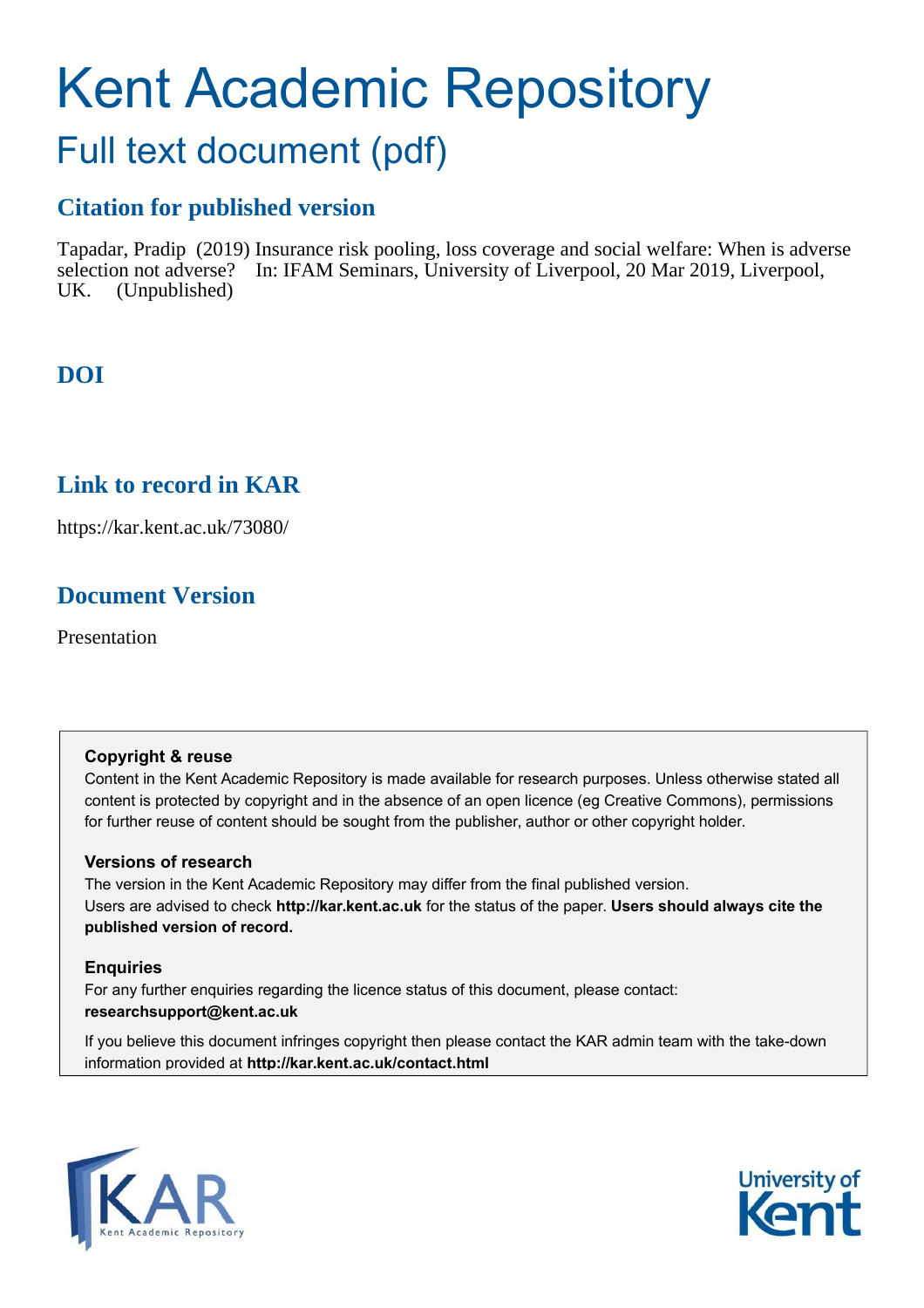## <span id="page-1-0"></span>Insurance Risk Pooling, Loss Coverage and Social Welfare

When is adverse selection not adverse?

Pradip Tapadar

University of Kent

March, 2019

P Tapadar (University of Kent) [Insurance loss coverage and social welfare](#page-30-0) March, 2019 1/31

 $\leftarrow$   $\Box$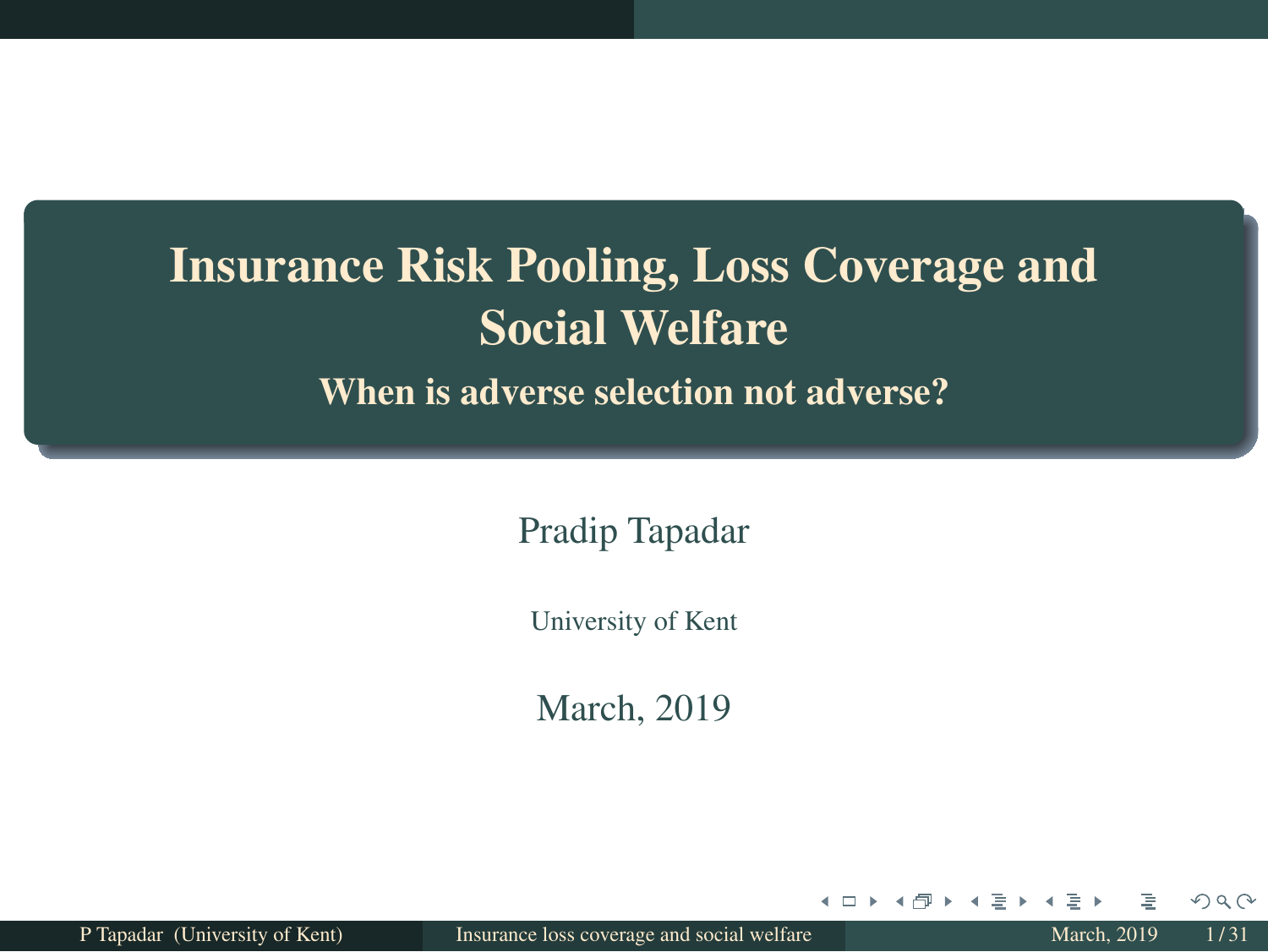### <span id="page-2-0"></span>Background

#### Adverse selection:

If insurers cannot charge **risk-differentiated** premiums, then:

- higher risks buy more insurance, lower risks buy less insurance,
- raising the **pooled** price of insurance,
- lowering the demand for insurance,

usually portrayed as a bad outcome, both for insurers and for society.

#### In practice:

Policymakers often see merit in restricting insurance risk classification

- EU ban on using gender in insurance underwriting.
- Moratoria on the use of genetic test results in underwriting.

#### Question:

How can we reconcile theory with practice?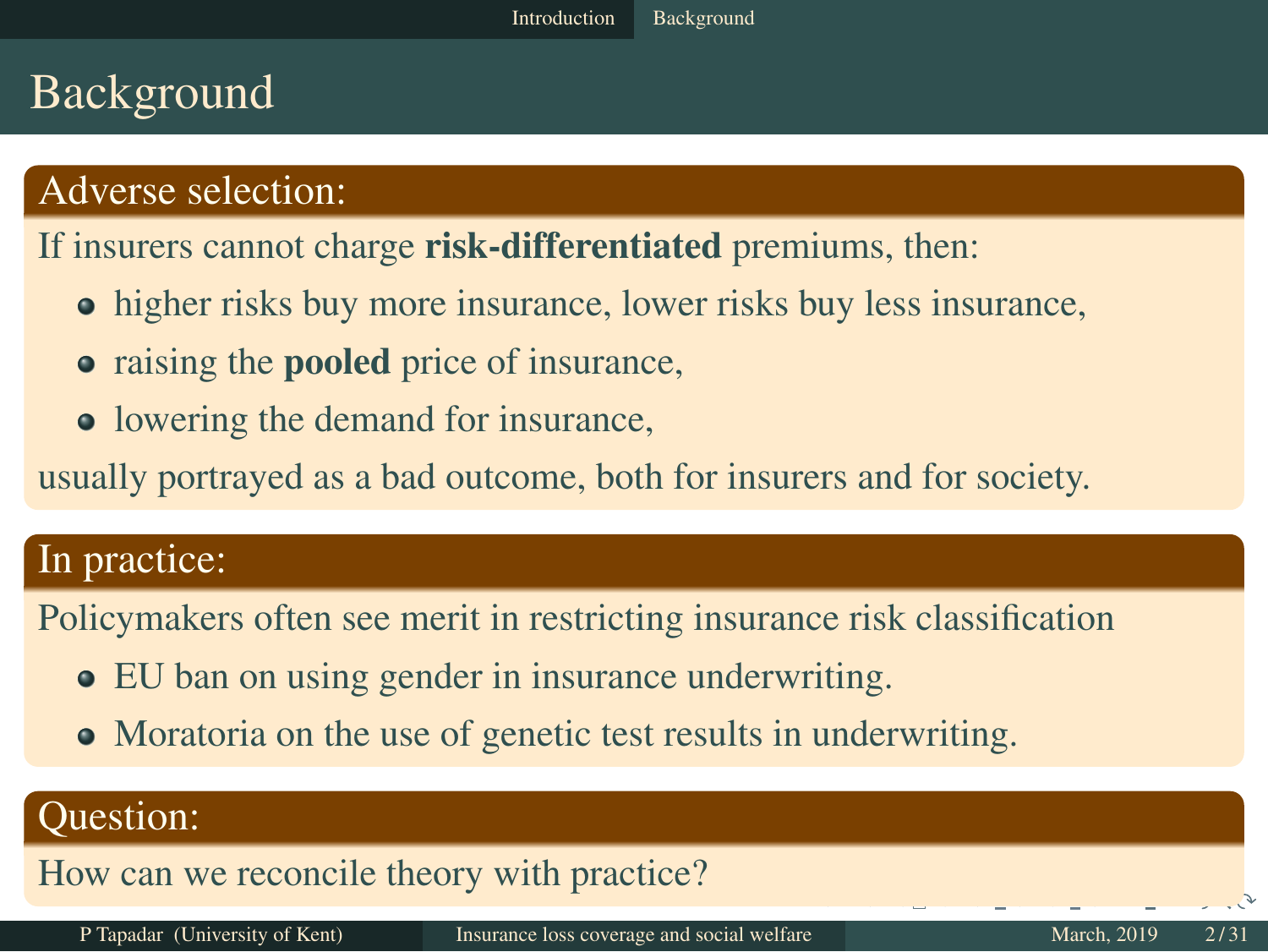### <span id="page-3-0"></span>Motivation: Two risk-groups  $\mu_L = 0.01$  and  $\mu_H = 0.04$



Scenario 2: Some adverse selection: Pooled premiums:  $\pi_L = \pi_H = 0.028$ 

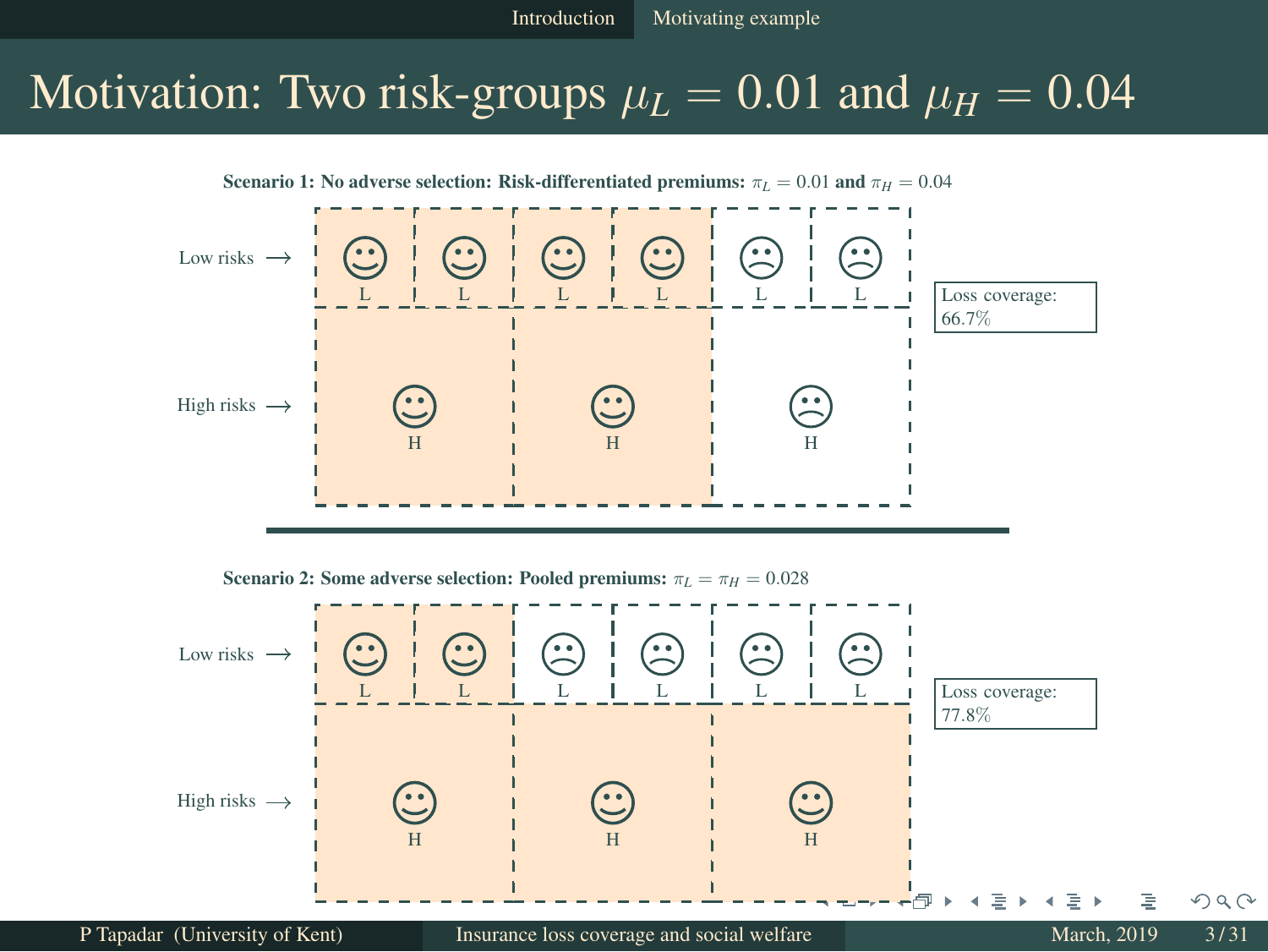<span id="page-4-0"></span>

#### We ask:

- Why do people buy insurance?
- What drives demand for insurance?
- How much of population losses is compensated by insurance?
- Which regime is most beneficial to society?

#### Definition (Loss coverage)

Expected population losses compensated by insurance.

+ □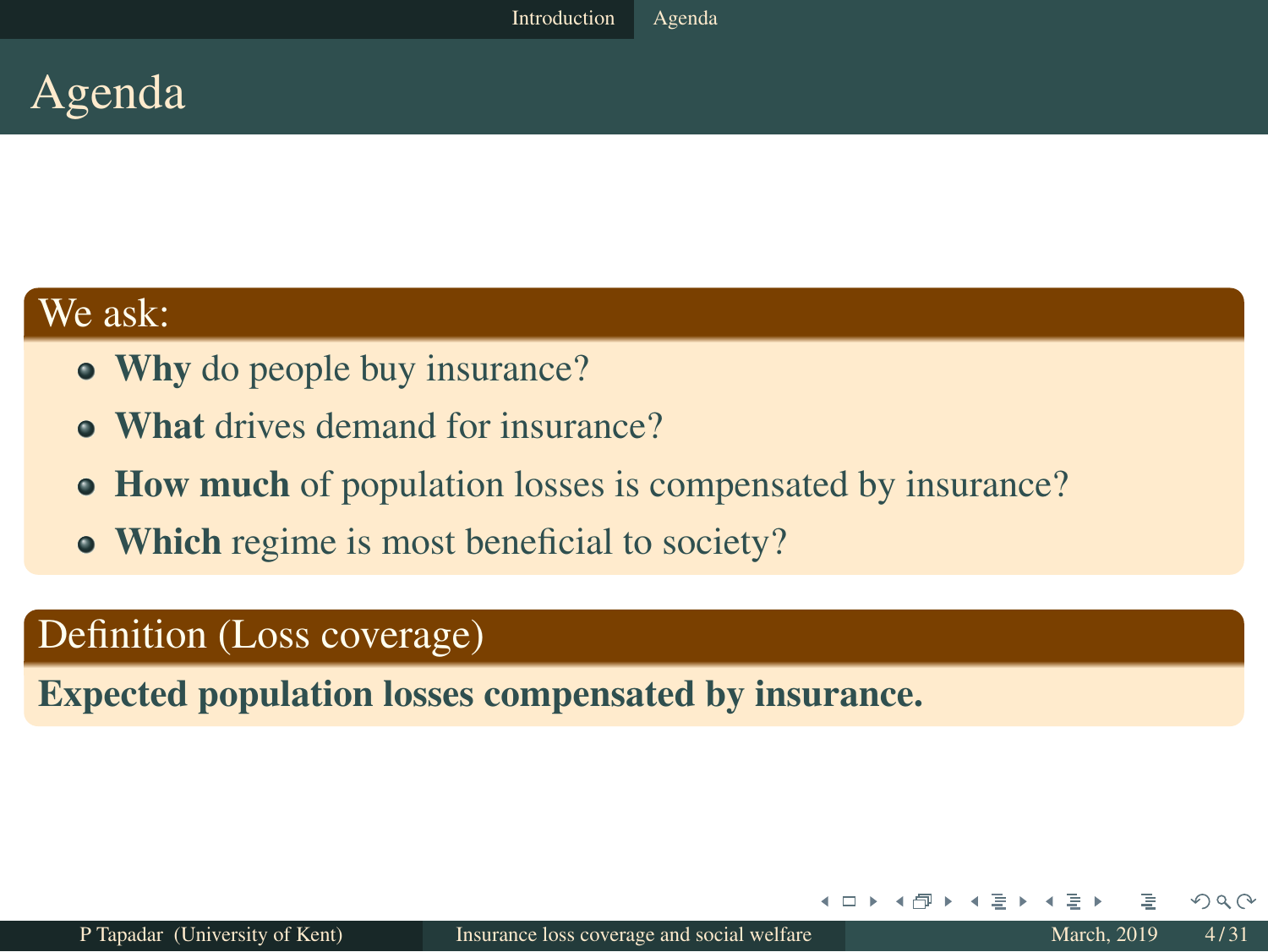### **Contents**

- [Introduction](#page-1-0)  $\triangle$
- [Why do people buy insurance?](#page-4-0)
- [What drives demand for insurance?](#page-10-0)  $\bullet$
- [How much of population losses is compensated by insurance?](#page-16-0)  $\bullet$
- [Which regime is most beneficial to society?](#page-25-0)  $\bullet$
- **[Conclusions](#page-28-0)**

 $\leftarrow$   $\Box$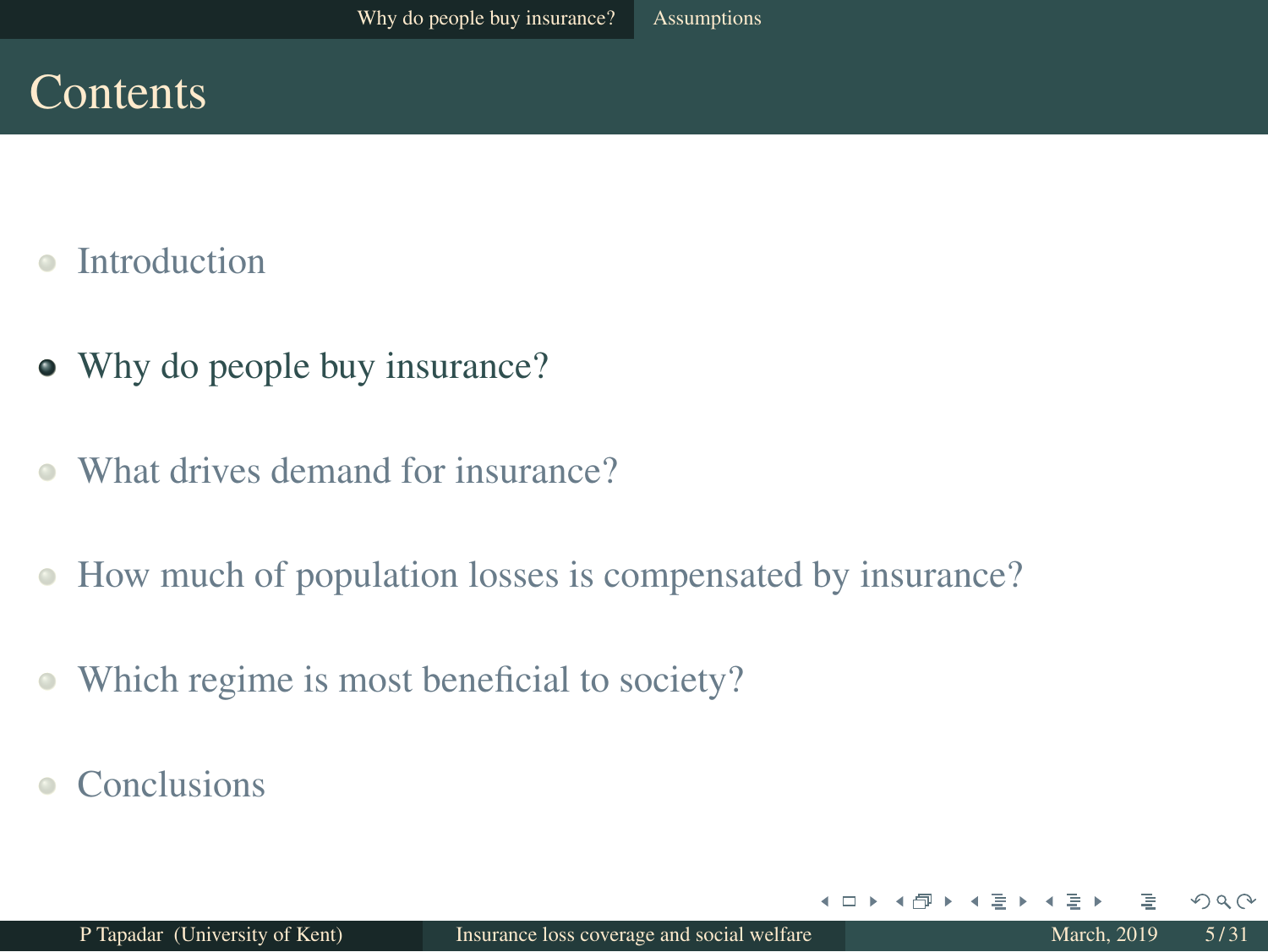### <span id="page-6-0"></span>Why do people buy insurance?

#### Assumptions

#### Consider an individual with

- an initial wealth *W*,
- exposed to the risk of loss *L*,
- $\bullet$  with probability  $\mu$ ,
- utility of wealth  $U(w)$ , with  $U'(w) > 0$  and  $U''(w) < 0$ ,
- an opportunity to insure at premium rate  $\pi$ .

+ □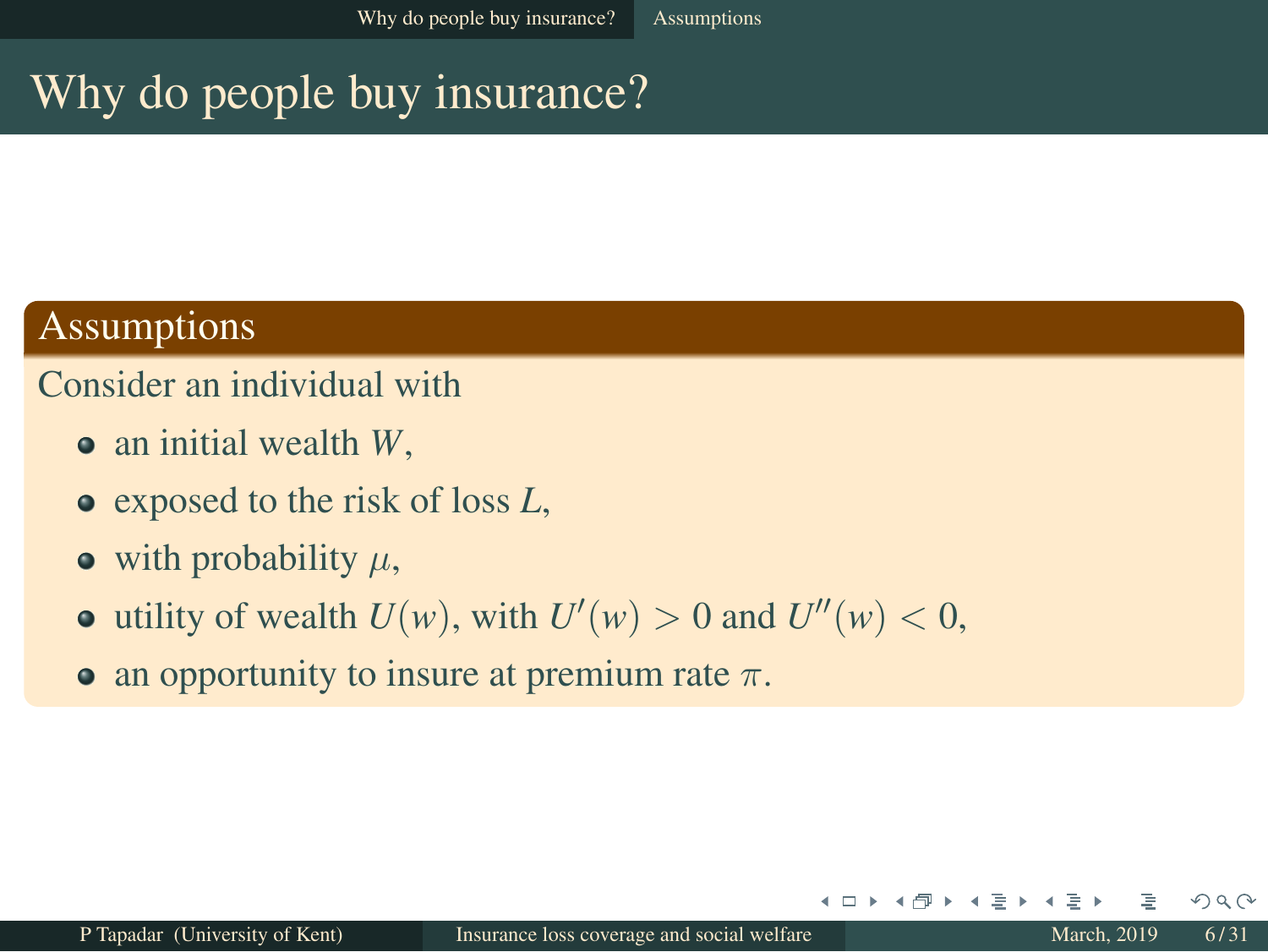### <span id="page-7-0"></span>Utility of wealth

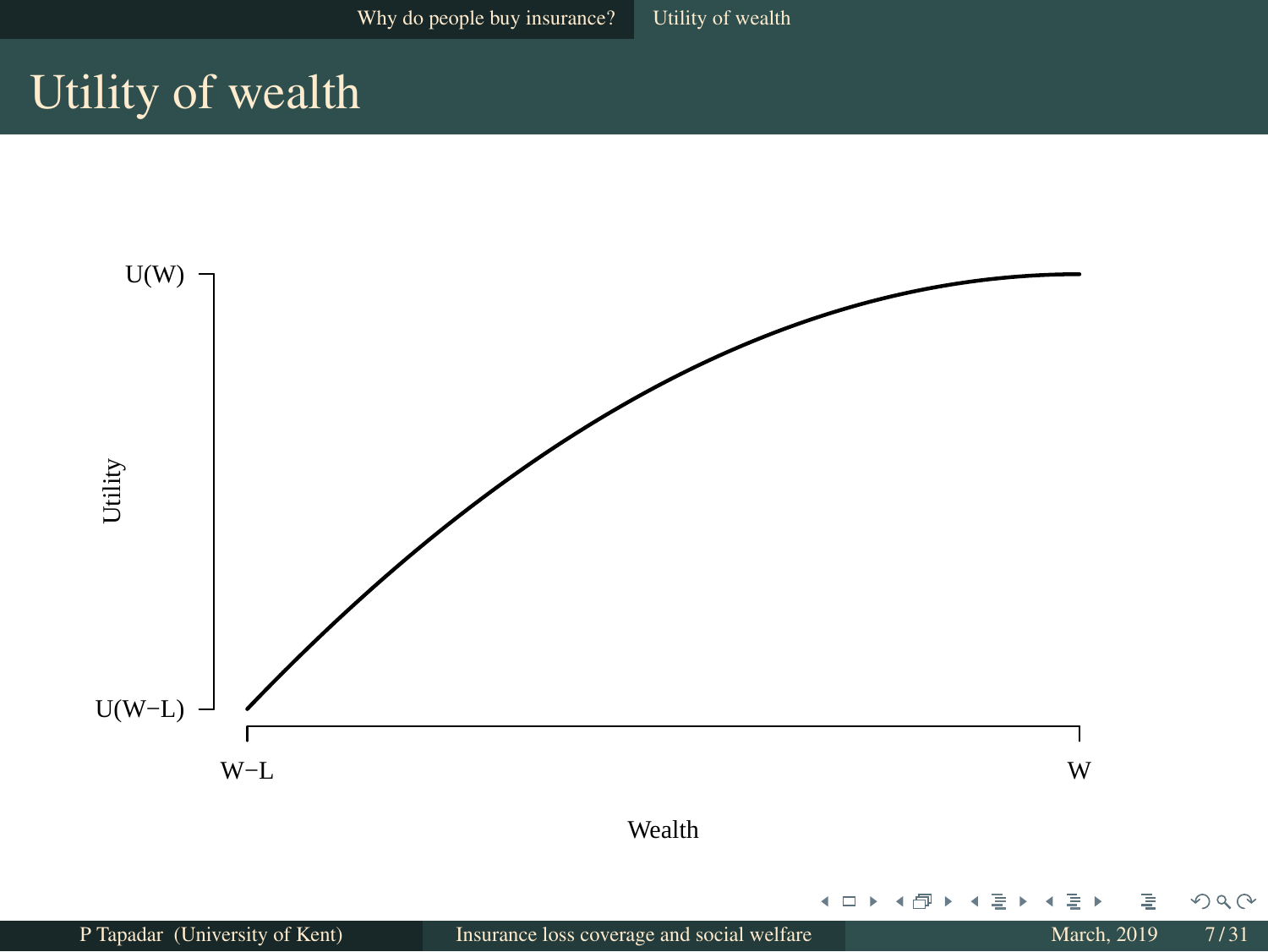### <span id="page-8-0"></span>Expected utility: Without insurance



4 □ ▶

∍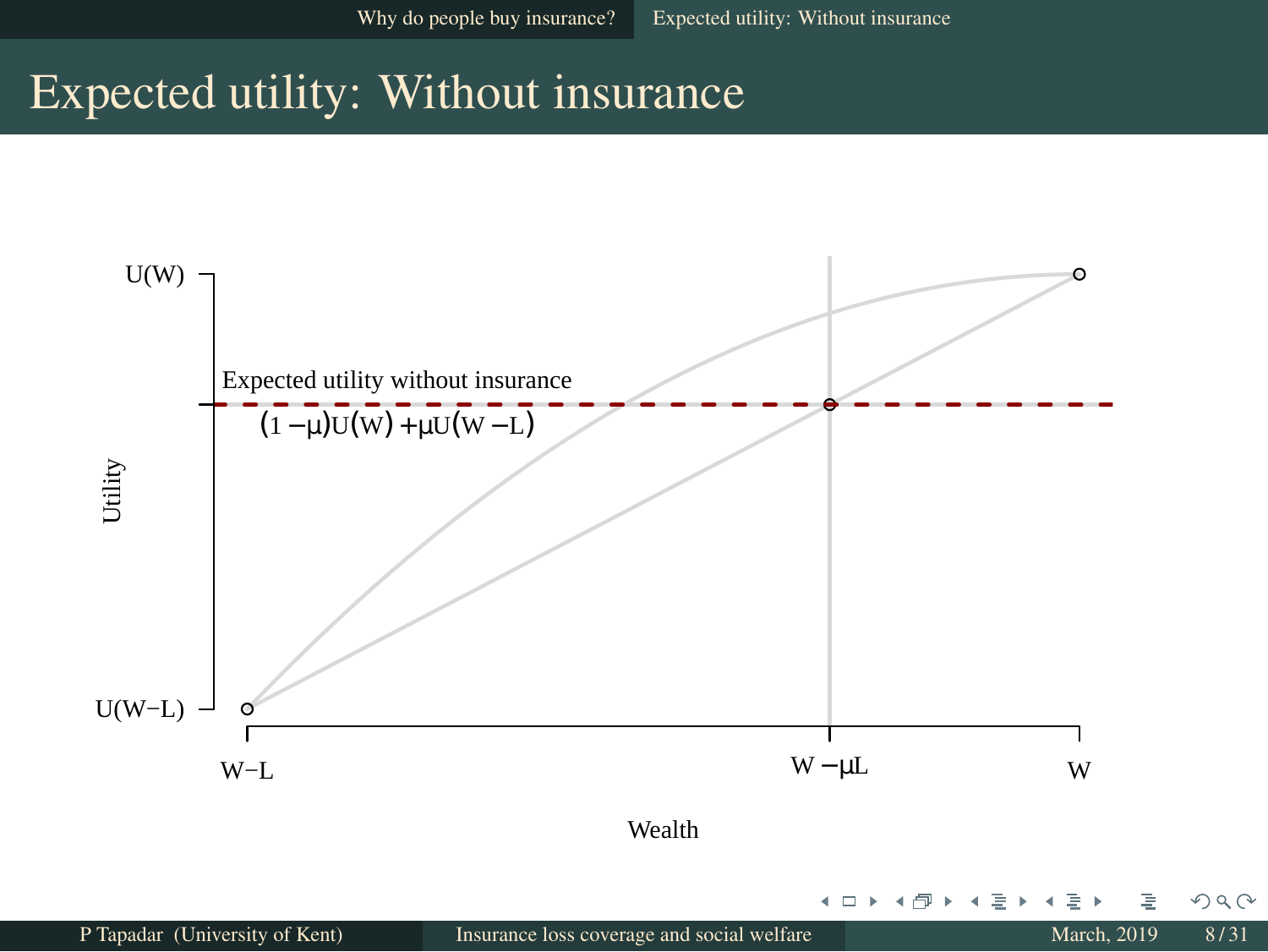### <span id="page-9-0"></span>Expected utility: Insured at fair actuarial premium



+ □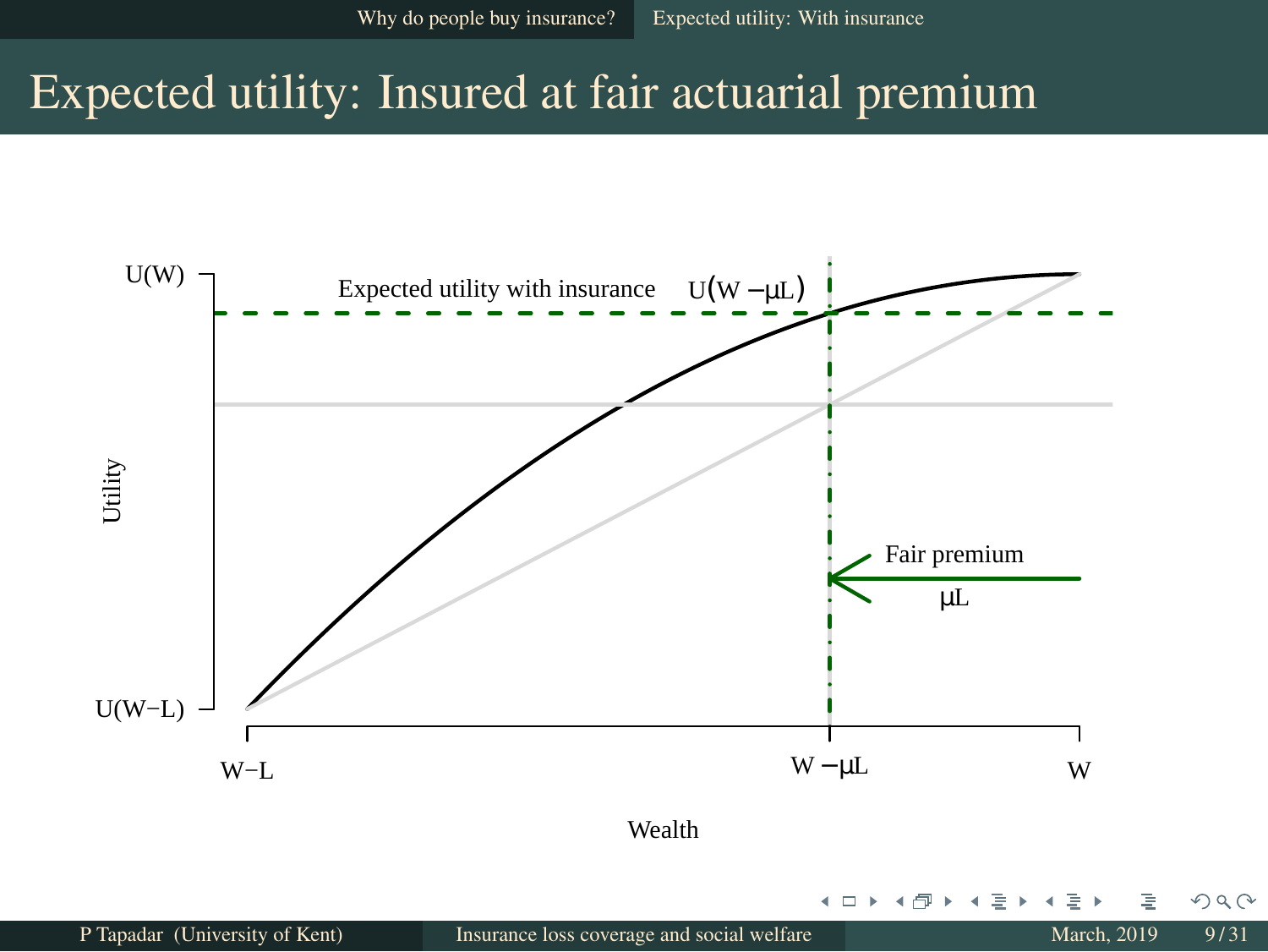### <span id="page-10-0"></span>Maximum premium tolerated: π*<sup>c</sup>*



4 □ ▶

Þ ×. 舌

 $\overline{4}$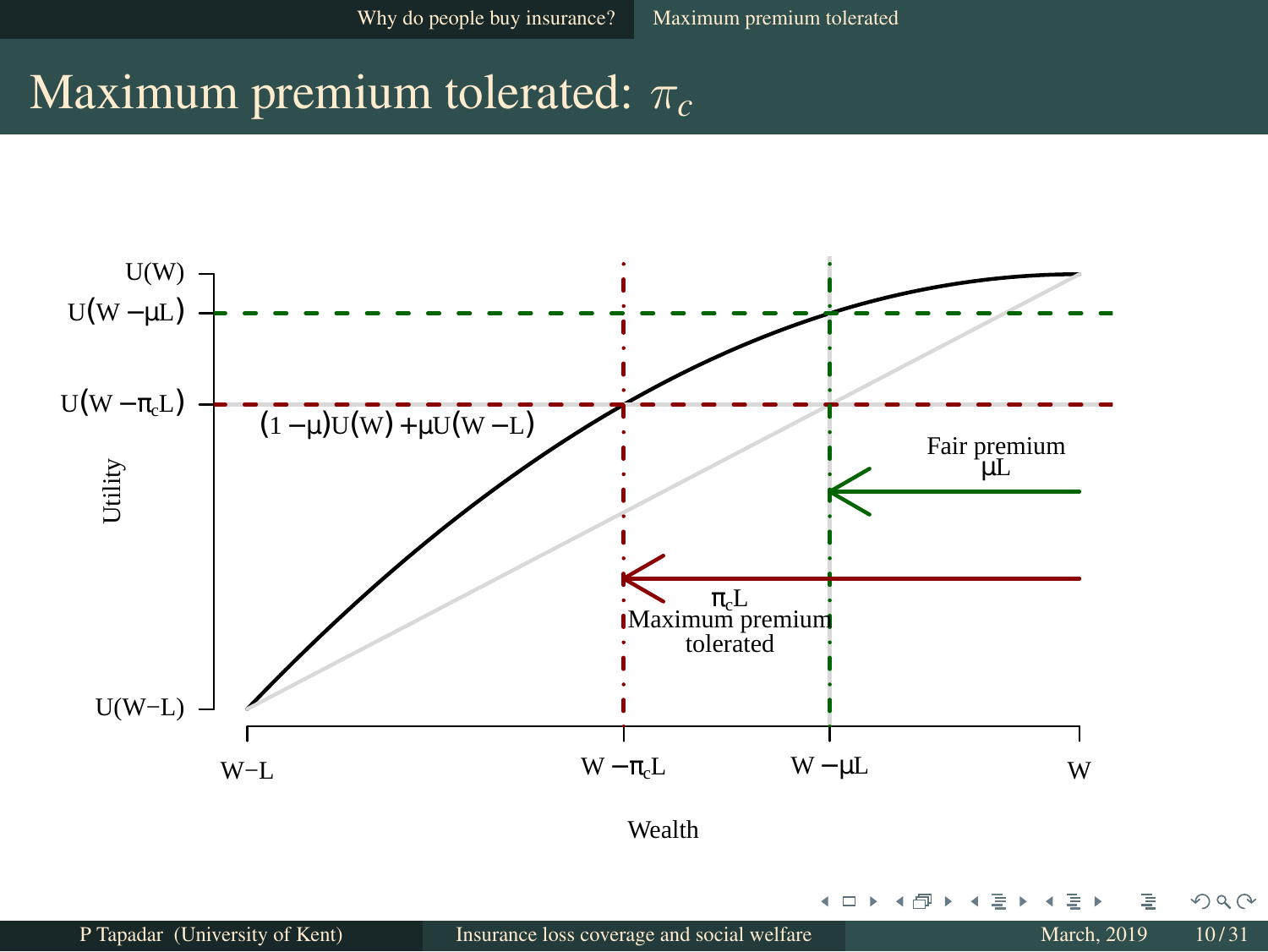### **Contents**

- [Introduction](#page-1-0)  $\triangle$
- [Why do people buy insurance?](#page-4-0)  $\bullet$
- [What drives demand for insurance?](#page-10-0)
- [How much of population losses is compensated by insurance?](#page-16-0)  $\bullet$
- [Which regime is most beneficial to society?](#page-25-0)  $\bullet$
- **[Conclusions](#page-28-0)**

 $\leftarrow$   $\Box$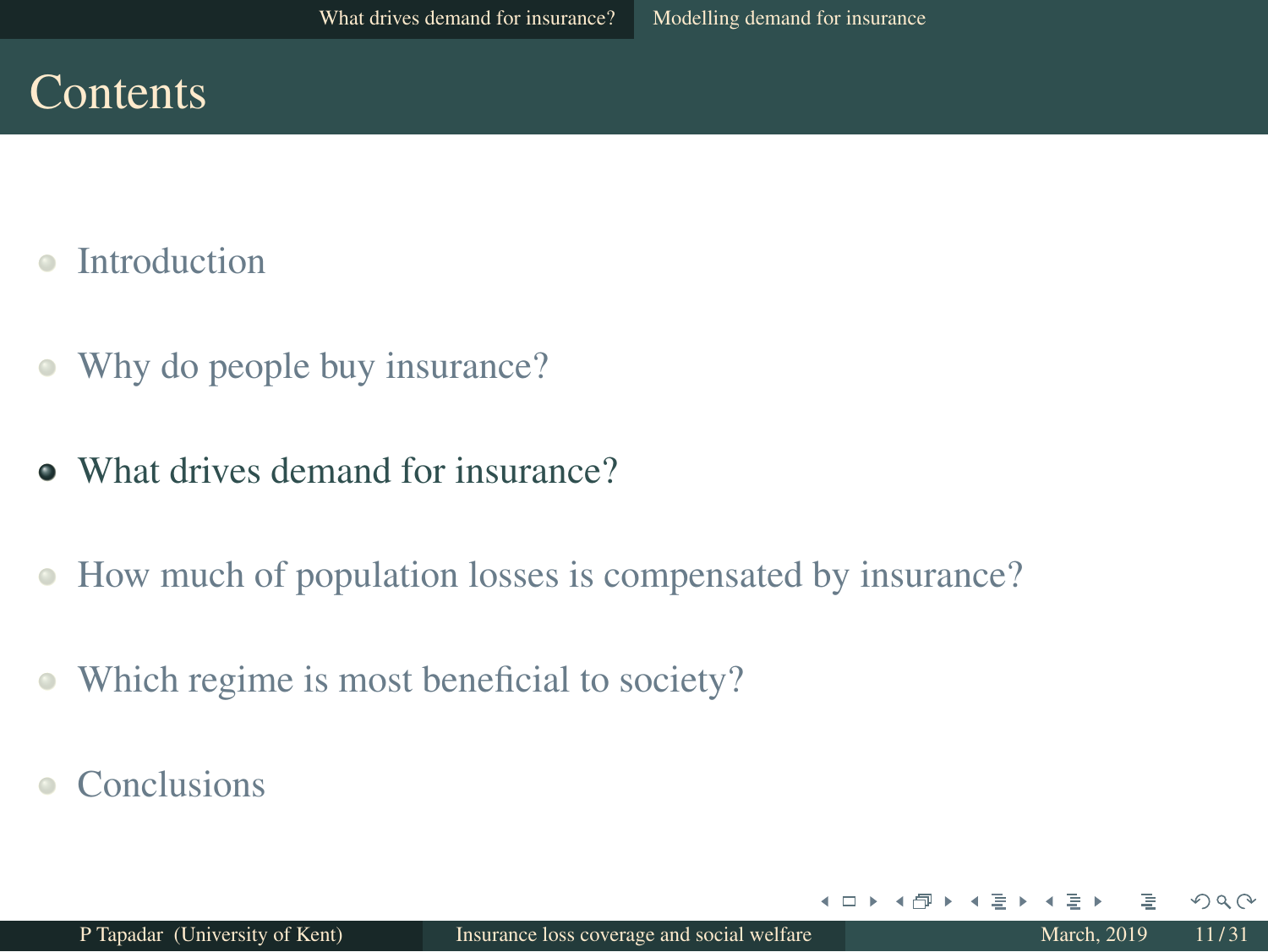### <span id="page-12-0"></span>Modelling demand for insurance

#### Simplest model:

If everybody has exactly the same *W*, *L*,  $\mu$  and  $U(\cdot)$ , then:

- All will buy insurance if  $\pi < \pi_c$ .
- None will buy insurance if  $\pi > \pi_c$ .

**Reality:** Not all will buy insurance even at fair premium. **Why?** 

#### Heterogeneity:

- Even if individuals are **homogeneous** in terms of underlying risk,
- **•** they can still be **heterogeneous** in terms of **risk-aversion**.

#### Source of Randomness:

An individual's utility function:  $U_{\gamma}(w)$ , where parameter  $\gamma$  is drawn from random variable  $\Gamma$  with distribution function  $F_{\Gamma}(\gamma)$ .

**∢ □ ▶ ⊣ 何 ▶** 

 $\rightarrow$   $\equiv$   $\rightarrow$   $\rightarrow$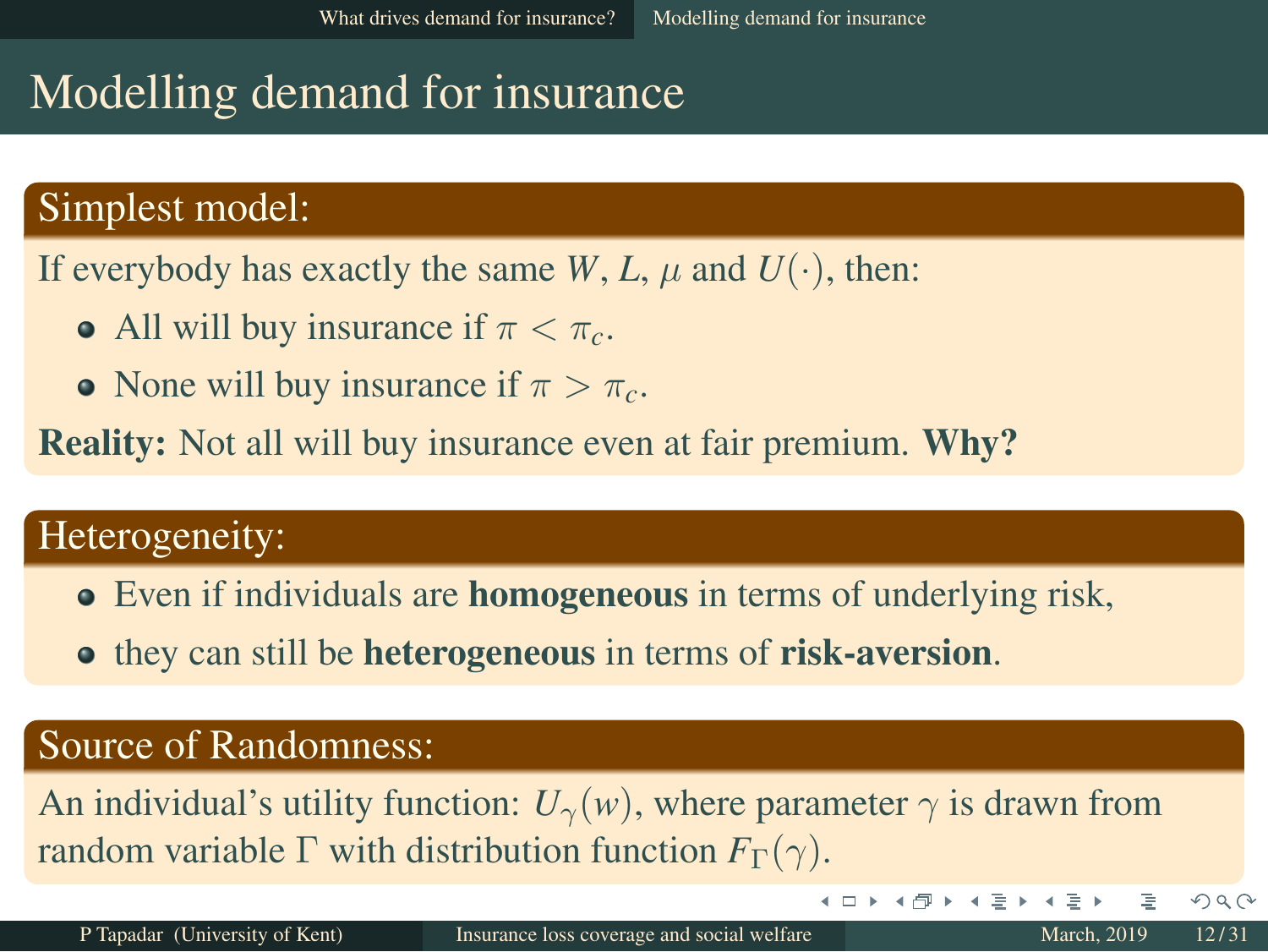### Insurance demand

#### Standardisation

As certainty equivalent is invariant to positive affine transformations, we assume  $U_{\gamma}(W) = 1$  and  $U_{\gamma}(W - L) = 0$  for all  $\gamma$ .

#### Condition for buying insurance:

Given a premium  $\pi$ , an individual will buy insurance if:

$$
\underbrace{U_{\gamma}\left(W-\pi L\right)}_{\text{With insurance}} > \underbrace{\left(1-\mu\right)U_{\gamma}(W)+\mu U_{\gamma}(W-L)=\left(1-\mu\right)}_{\text{Without insurance}}.
$$

With insurance

4 . . . . **.** 

#### Demand as a function of premium:

Given a premium  $\pi$ , insurance demand,  $d(\pi)$ , is:

$$
d(\pi) = P[U_{\Gamma}(W - \pi L) > 1 - \mu].
$$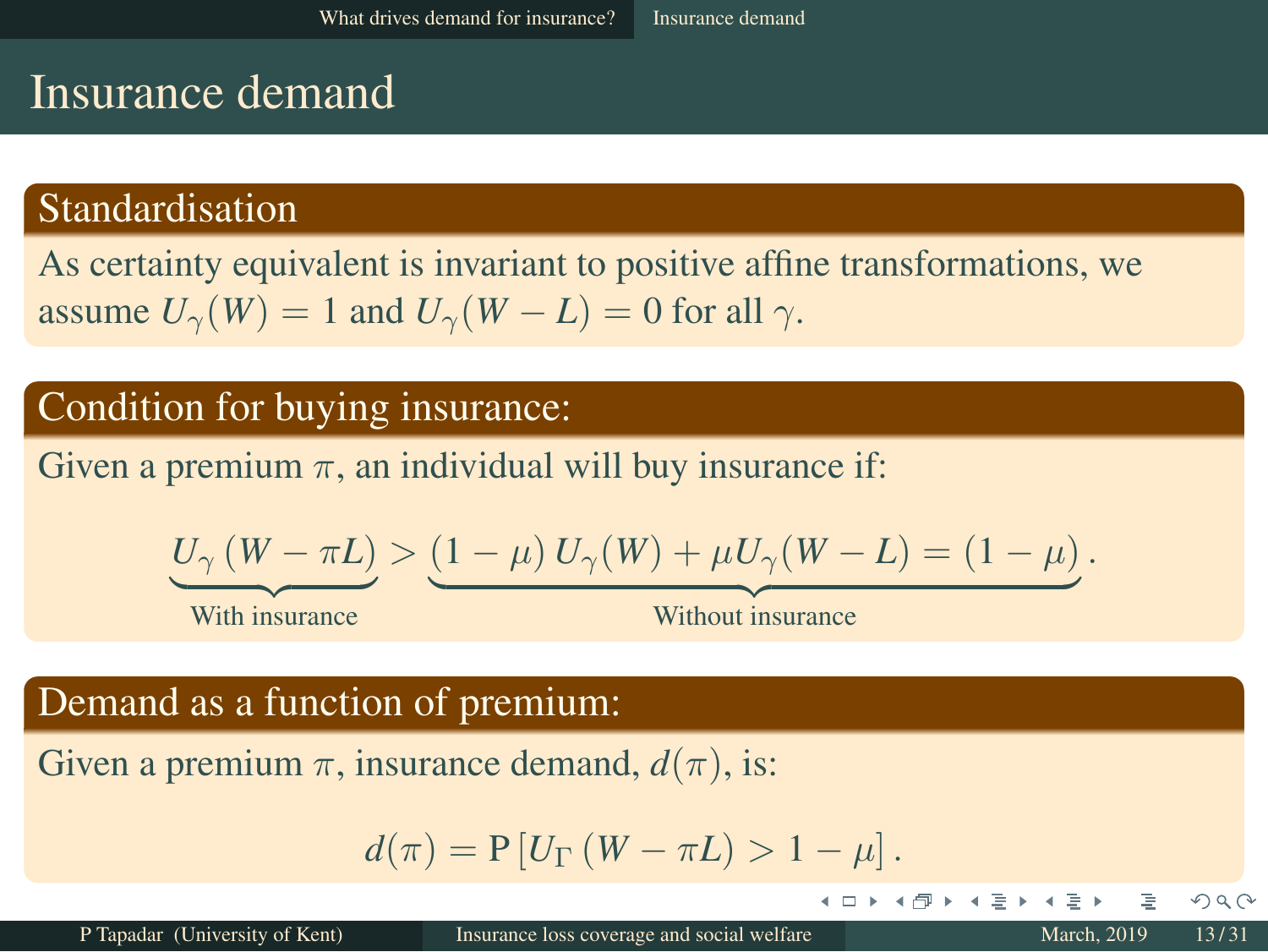### <span id="page-14-0"></span>Insurance demand and heterogeneity in risk-aversion

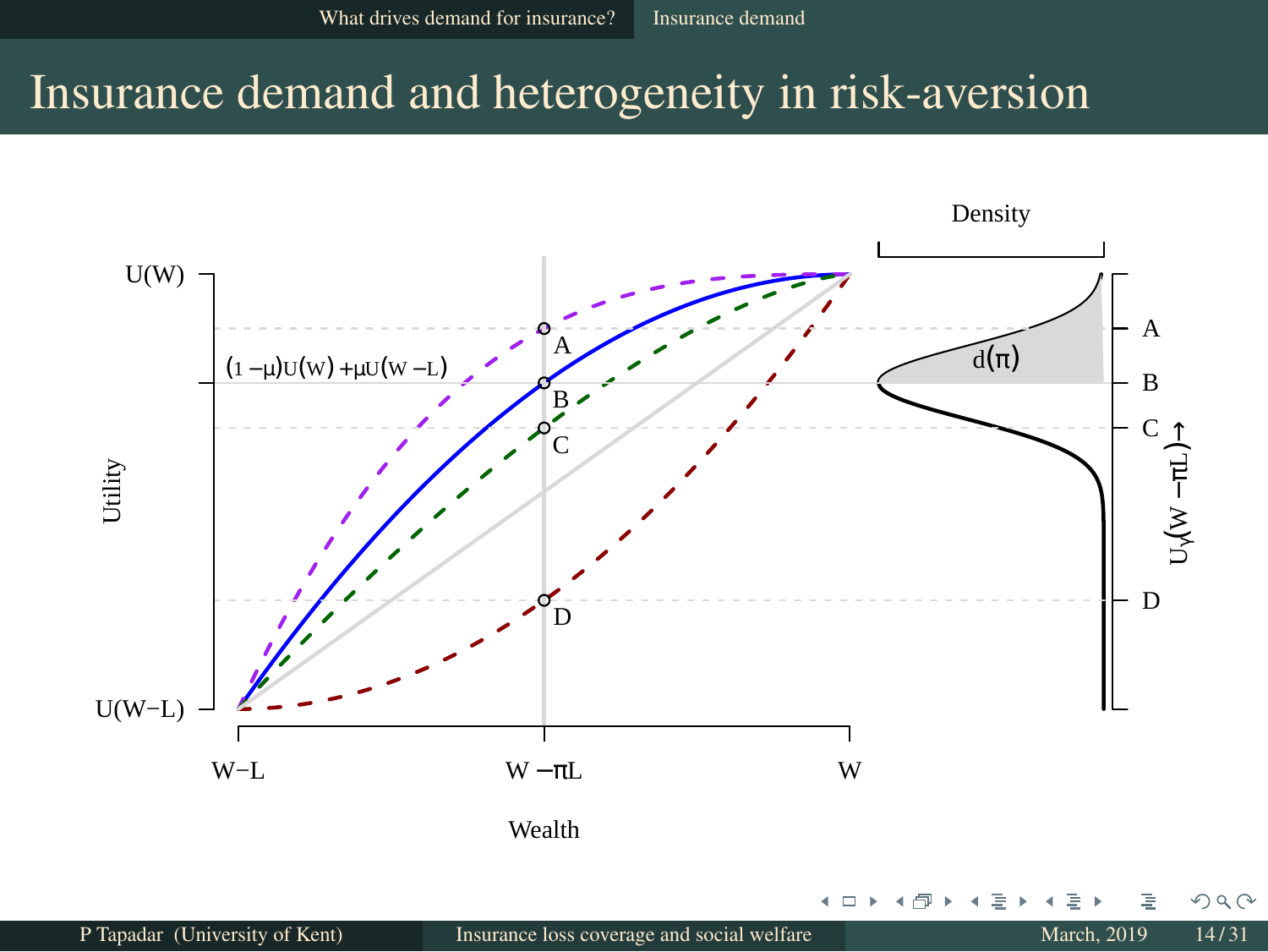### <span id="page-15-0"></span>Iso-elastic demand

#### Constant demand elasticity

If demand for insurance can be modelled  $as<sup>1</sup>$ :

$$
d(\pi) = \tau \left(\frac{\mu}{\pi}\right)^{\lambda},
$$

then elasticity of demand is a constant:

$$
\epsilon(\pi) = \left| \frac{\frac{\partial d(\pi)}{d(\pi)}}{\frac{\partial \pi}{\pi}} \right| = \lambda.
$$

<sup>1</sup>Assumptions:  $W = L = 1$ ,  $U_{\gamma}(w) = w^{\gamma}$  and  $\Gamma$  has the following distribution function:

$$
F_{\Gamma}(\gamma) = P[\Gamma \le \gamma] = \begin{cases} 0 & \text{if } \gamma < 0 \\ \tau \gamma^{\lambda} & \text{if } 0 \le \gamma \le (1/\tau)^{1/\lambda} \\ 1 & \text{if } \gamma > (1/\tau)^{1/\lambda}. \end{cases}
$$

4 □ ▶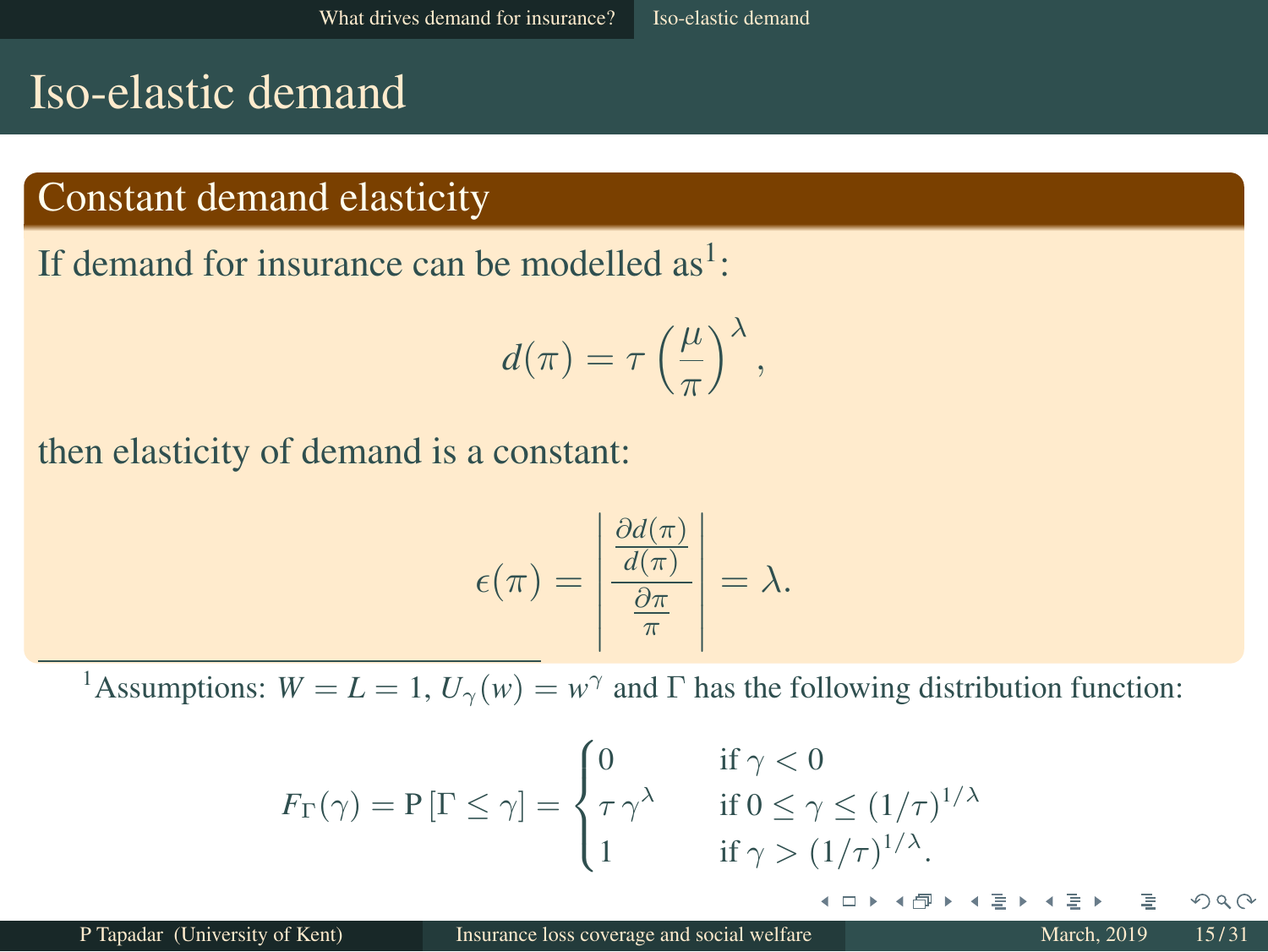### <span id="page-16-0"></span>Iso-elastic demand

#### **Iso−elastic demand for insurance**

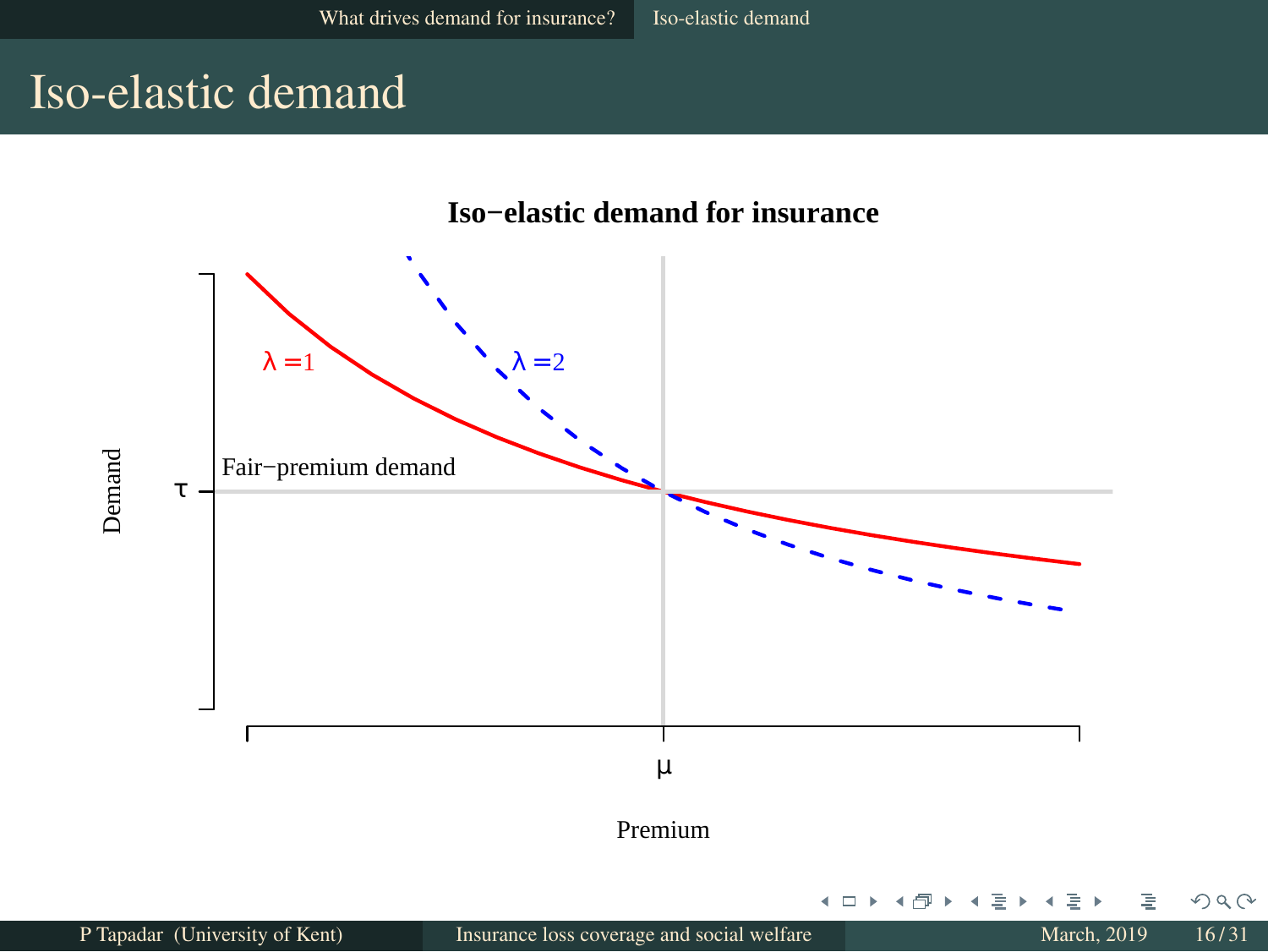### **Contents**

- [Introduction](#page-1-0)
- [Why do people buy insurance?](#page-4-0)  $\bullet$
- [What drives demand for insurance?](#page-10-0)  $\bullet$
- [How much of population losses is compensated by insurance?](#page-16-0)
- [Which regime is most beneficial to society?](#page-25-0)  $\bullet$
- **[Conclusions](#page-28-0)**

 $\leftarrow$   $\Box$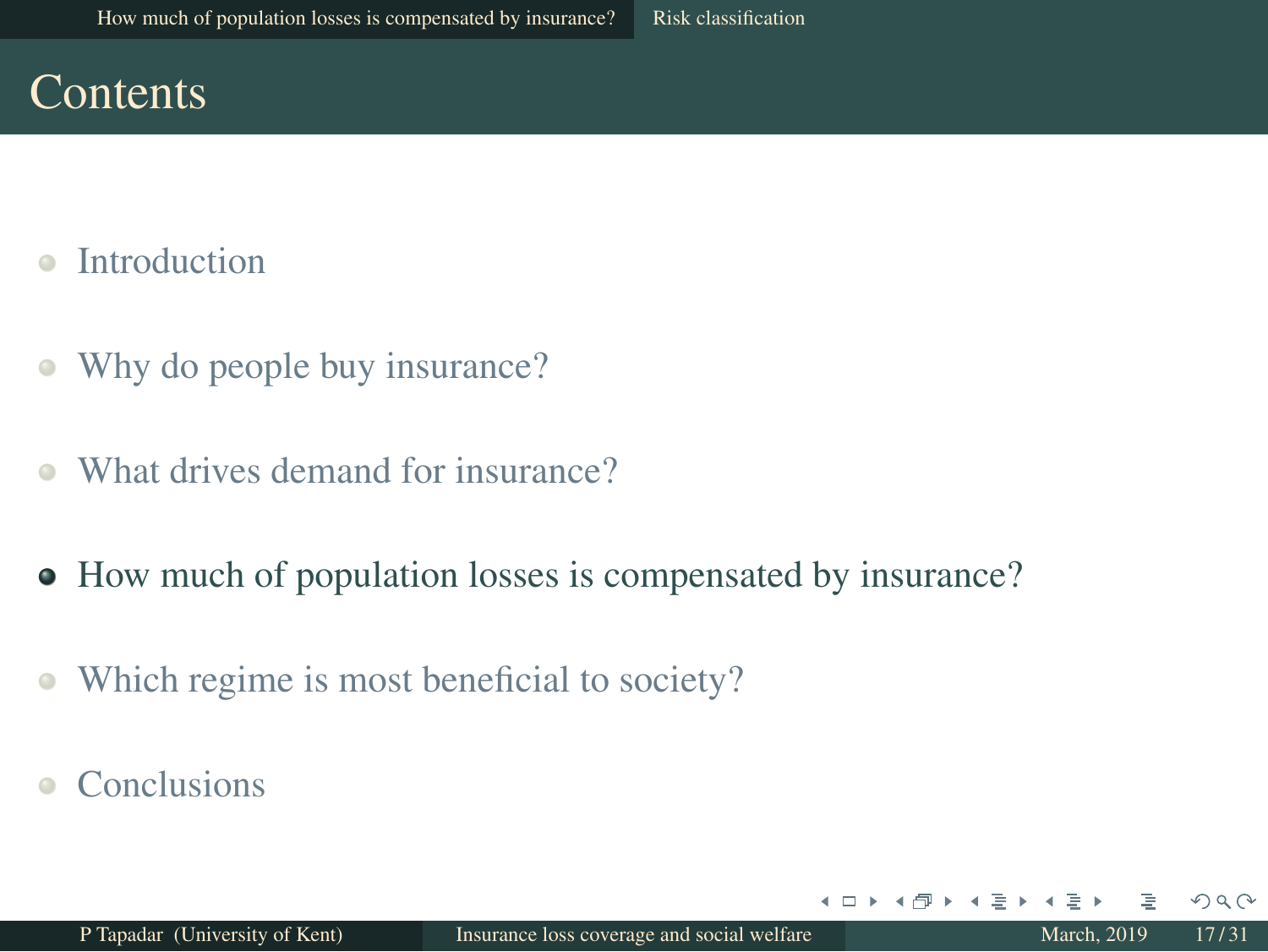### <span id="page-18-0"></span>Risk classification

#### Risk-groups

Suppose a population can be divided into 2 risk-groups where:

- risk of losses:  $\mu_1 < \mu_2$ ;
- population proportions:  $p_1, p_2$ ;
- **•** premiums offered:  $\pi_1$ ,  $\pi_2$ ;
- **o** iso-elastic demand:

$$
d_i(\pi) = \tau_i \left(\frac{\mu_i}{\pi}\right)^{\lambda}, \quad i = 1, 2;
$$

• fair-premium demand:  $\tau_i = d_i(\mu_i)$  for  $i = 1, 2$ . Assume  $W = L = 1$  and constant demand elasticity  $\lambda$  for all risk-groups.

Note: The framework can be generalised for *n* > 2 risk-groups.

4 O F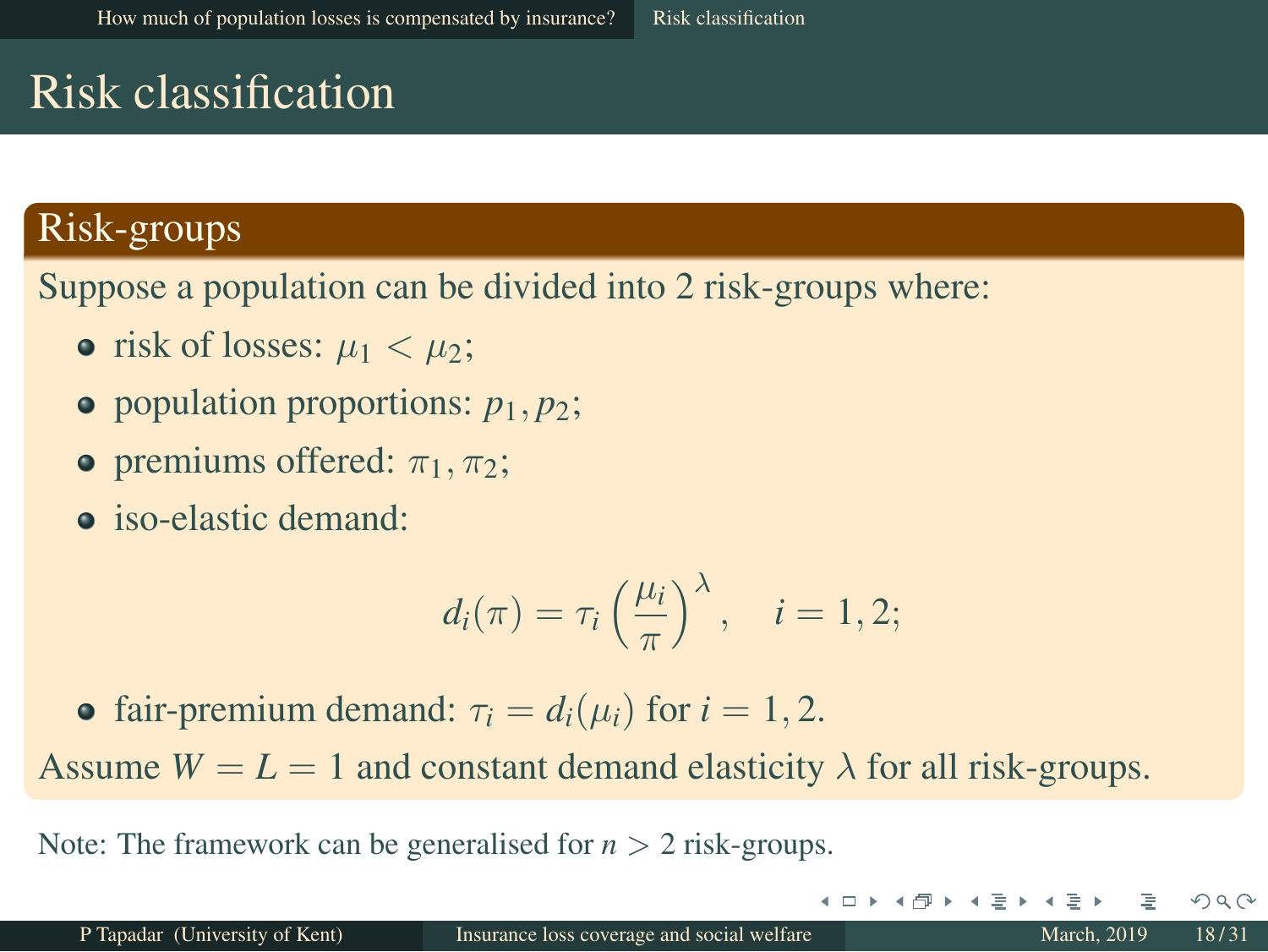### <span id="page-19-0"></span>Market equilibrium and loss coverage

#### For a randomly chosen individual, define:

- $Q = I$  [Individual is insured];
- $X = I$  [Individual incurs a loss];
- $\Pi$  = Premium offered to the individual.

#### Expected premium, claim and market equilibrium

Market equilibrium:  $E[Q\Pi] = E[QX]$ .

Expected premium:  $E[Q\Pi] = p_1 d_1(\pi_1) \pi_1 + p_2 d_1(\pi_2) \pi_2$ . Expected claim:  $E[QX] = p_1 d_1(\pi_1) \mu_1 + p_2 d_1(\pi_2) \mu_2$ .

4 □ ▶

#### Loss coverage (Population losses compensated by insurance)

Loss coverage: *E*[*QX*].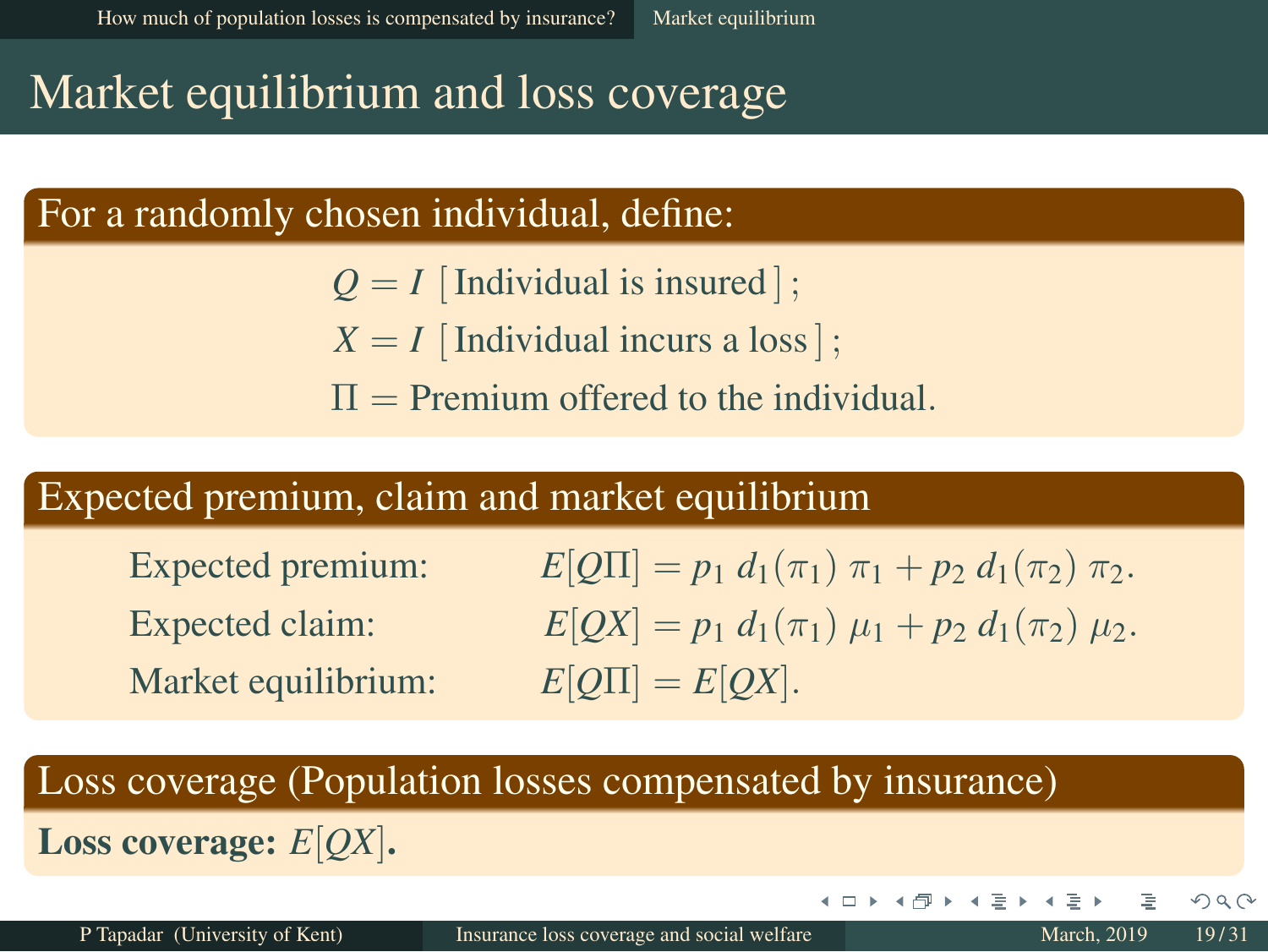### <span id="page-20-0"></span>Scenario 1: Risk-differentiated premium

#### Market equilibrium

If risk-differentiated premiums are allowed,

- Equilibrium is achieved when  $\pi_1 = \mu_1$  and  $\pi_2 = \mu_2$ .
- No losses for insurers.
- No (actuarial/economic) adverse selection.

#### Loss coverage (Population losses compensated by insurance)

$$
E[QX] = p_1 d_1(\mu_1) \mu_1 + p_2 d_1(\mu_2) \mu_2,
$$
  
=  $p_1 \tau_1 \mu_1 + p_2 \tau_2 \mu_2.$ 

+ □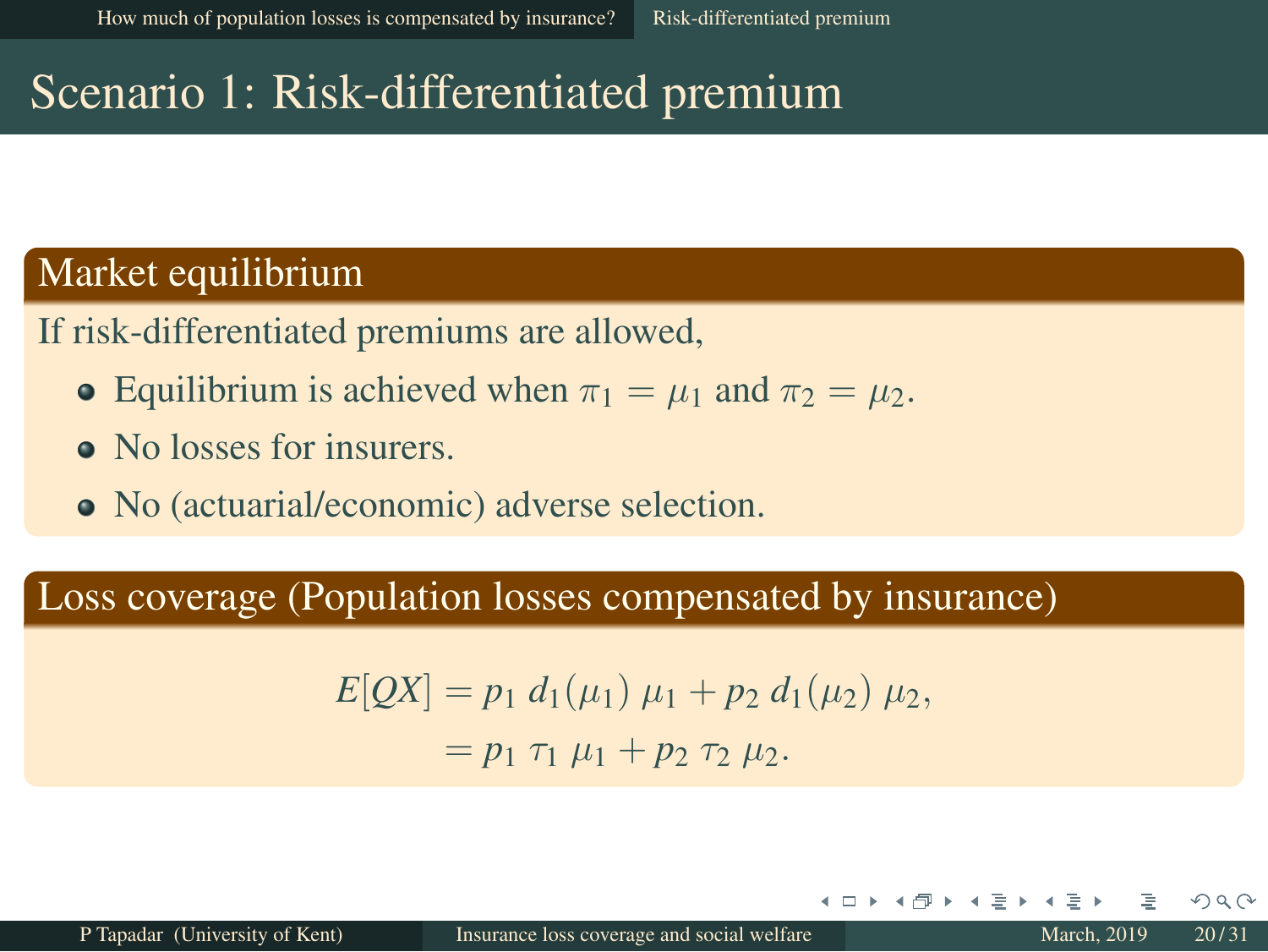### <span id="page-21-0"></span>Scenario 2: Pooled premium

#### Market equilibrium

If risk-classification is banned, under iso-elastic demand pooled premium is:

$$
\pi_0 = \frac{p_1 \tau_1 \mu_1^{\lambda+1} + p_2 \tau_2 \mu_2^{\lambda+1}}{p_1 \tau_1 \mu_1^{\lambda} + p_2 \tau_2 \mu_2^{\lambda}}.
$$

No losses for insurers!  $\Rightarrow$  No (actuarial) adverse selection.

Loss coverage (Population losses compensated by insurance)

 $E[OX] = p_1 d_1(\pi_0) \mu_1 + p_2 d_1(\pi_0) \mu_2.$ 

+ □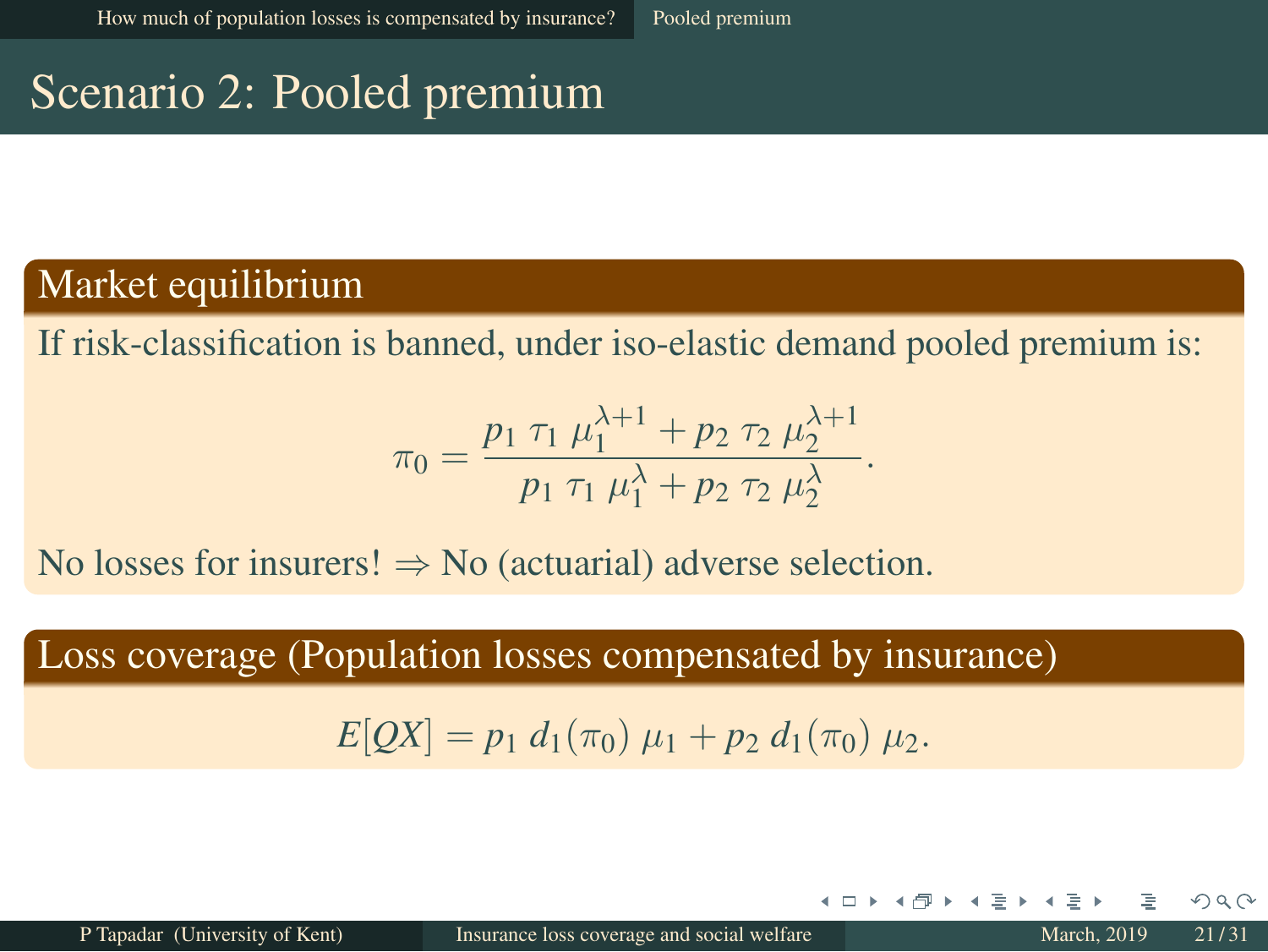### <span id="page-22-0"></span>Adverse selection under pooled premium



λ (Demand elasticity)

Pooled equilibrium is greater than average premium charged under full risk cla[s](#page-20-0)sifi[c](#page-20-0)a[ti](#page-22-0)[o](#page-23-0)[n](#page-15-0):  $\pi_0 > \alpha_1 \mu_1 + \alpha_2 \mu_2 \Rightarrow$  (Economic) [adv](#page-20-0)[er](#page-22-0)s[e s](#page-21-0)[e](#page-22-0)[le](#page-19-0)ction[.](#page-16-0)  $QQ$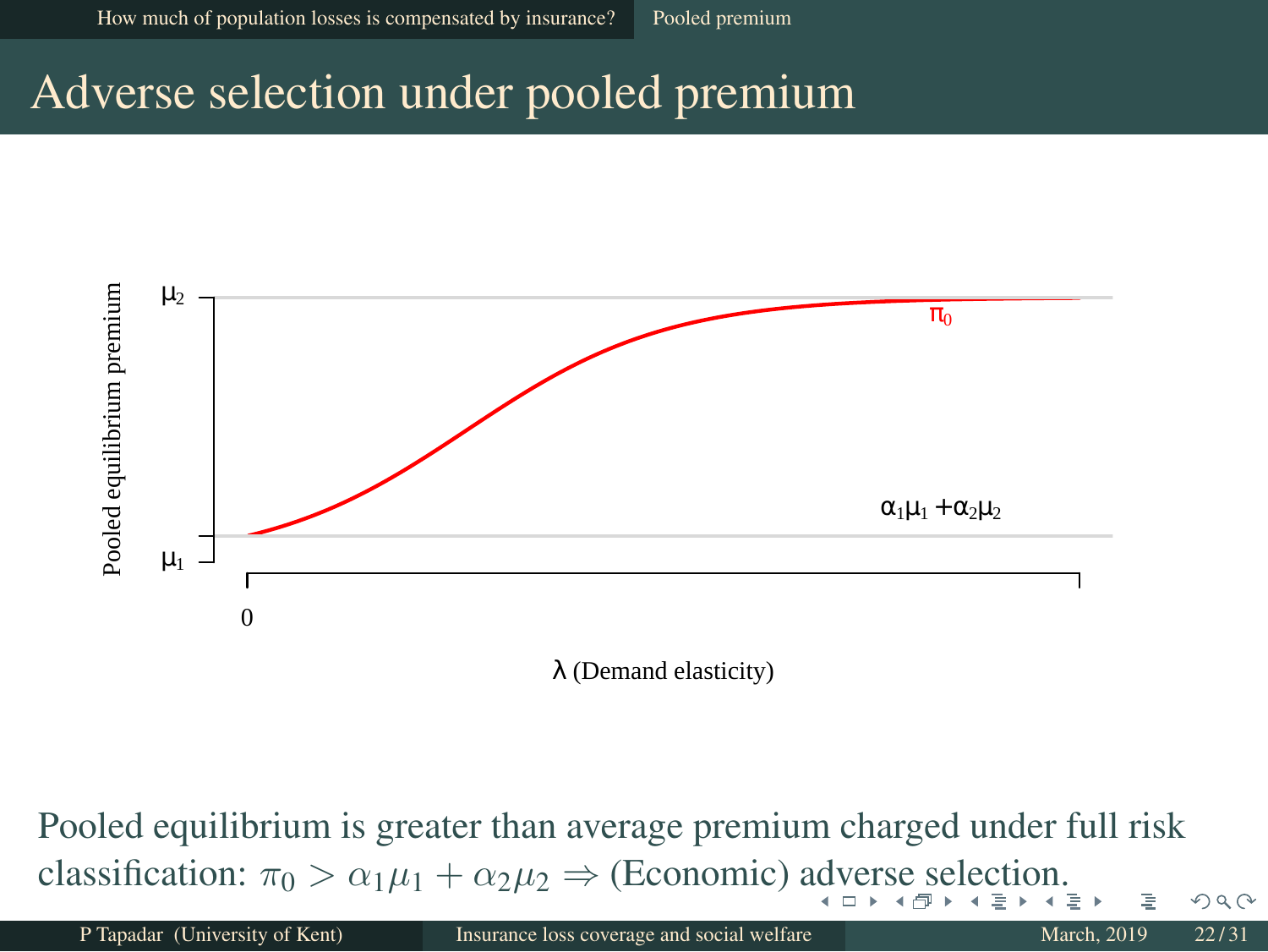### <span id="page-23-0"></span>Adverse selection under pooled premium



Aggregate demand (cover) is lower than under full risk classification  $\Rightarrow$ (Economic) adverse selection.  $\leftarrow$   $\Box$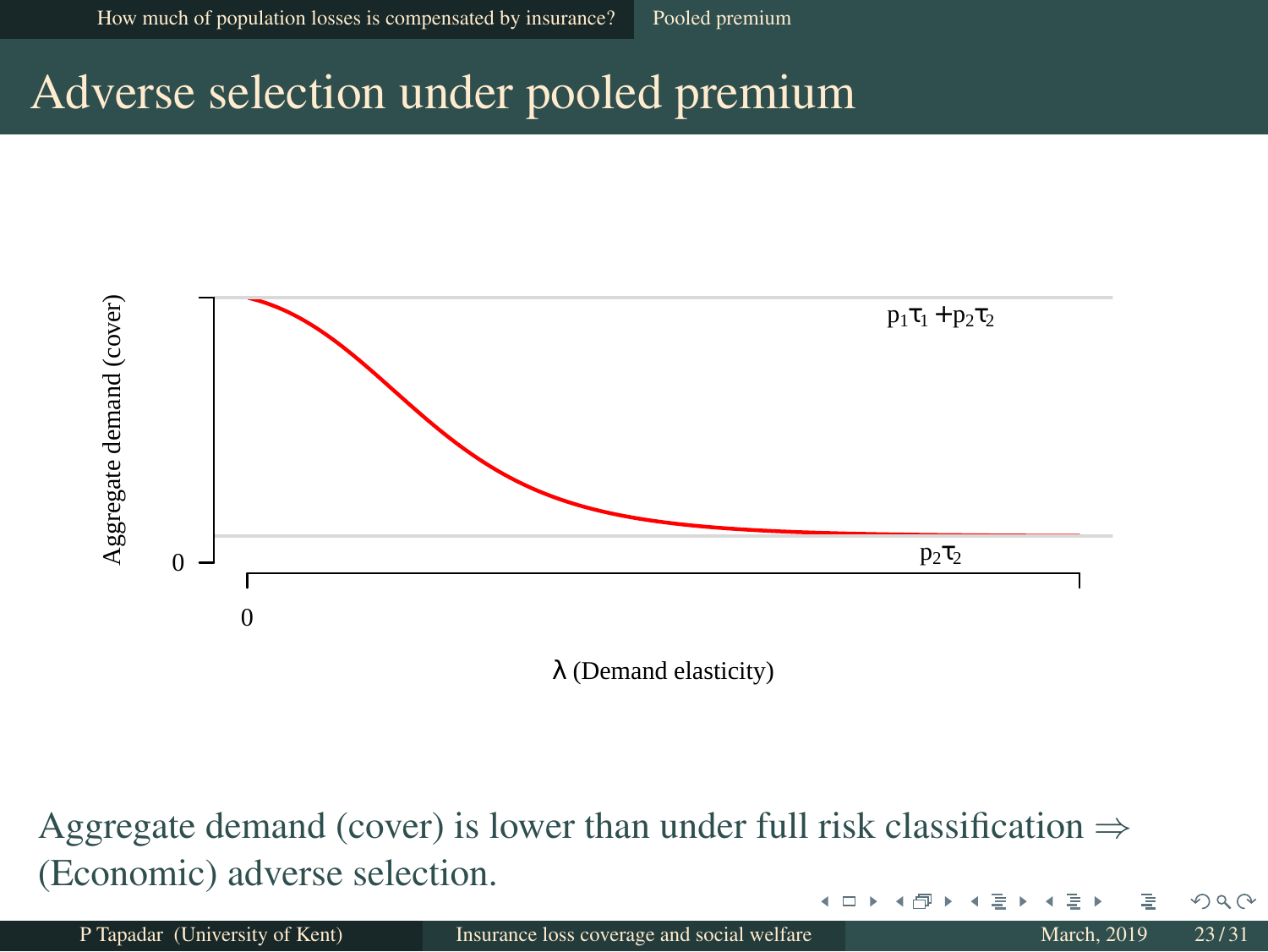#### <span id="page-24-0"></span>Loss coverage ratio

#### Loss coverage ratio

 $C =$  Loss coverage under pooled premium **Loss coverage under risk-differentiated premium**  $=\frac{p_1 d_1(\pi_0) \mu_1 + p_2 d_1(\pi_0) \mu_2}{\sigma_1}$  $p_1 \tau_1 \mu_1 + p_2 \tau_2 \mu_2$ .<br> *p*<sub>1</sub>  $\tau_1 \mu_1 + p_2 \tau_2 \mu_2$ .

#### Comparison of risk-classification regimes

- $C > 1 \Rightarrow$  Risk pooling is *better* than full risk classification.
- $C < 1 \Rightarrow$  Risk pooling is *worse* than full risk classification.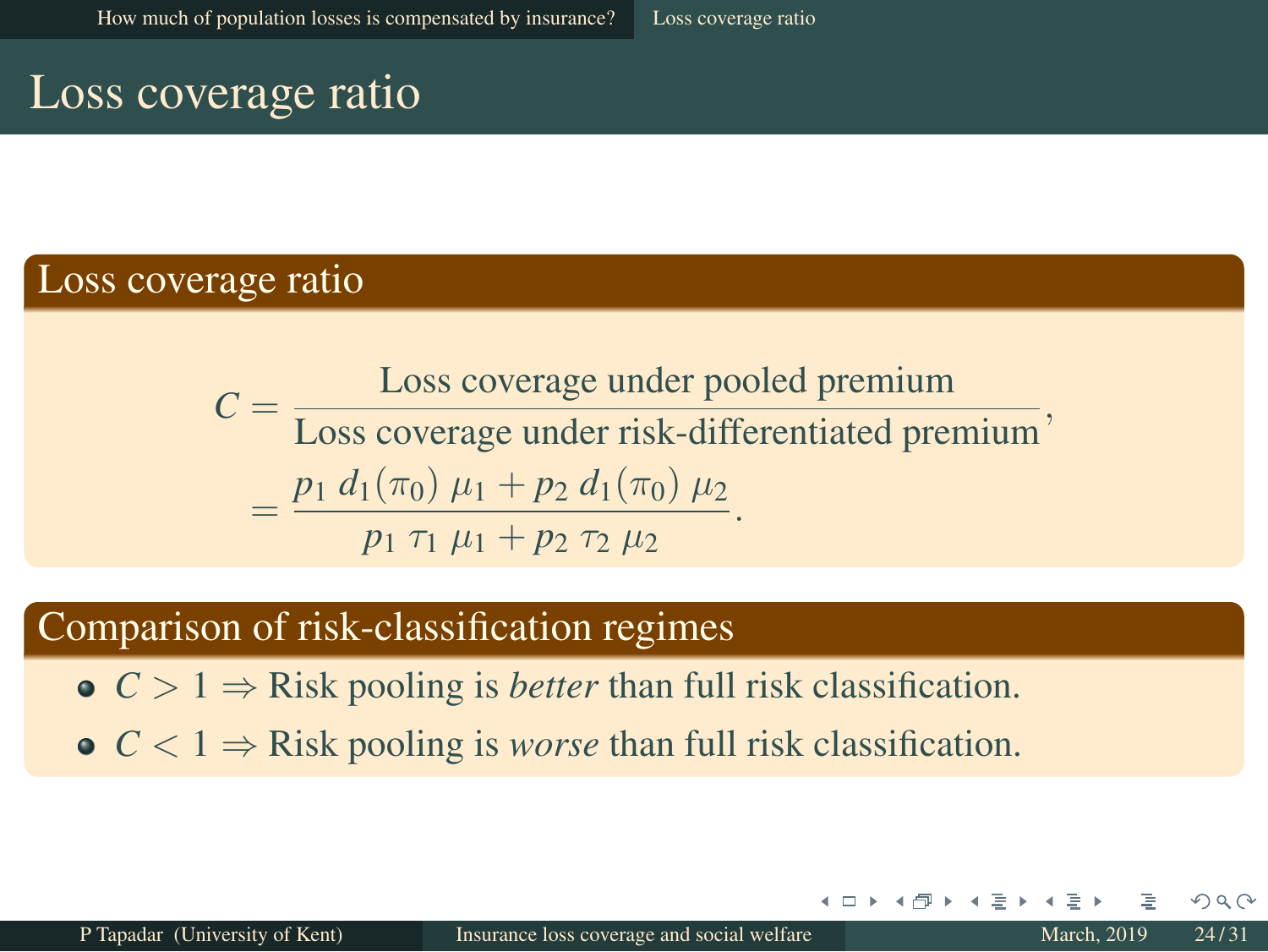#### <span id="page-25-0"></span>Loss coverage ratio



- $\lambda < 1 \Leftrightarrow C > 1 \Rightarrow$  Risk pooling is *better* than full risk classification.
- $\lambda > 1 \Leftrightarrow C < 1 \Rightarrow$  Risk pooling is *worse* than full risk classification.
- Empirical evidence [su](#page-25-0)gg[e](#page-24-0)sts $\lambda < 1$  $\lambda < 1$  $\lambda < 1$  $\lambda < 1$  $\lambda < 1$  in man[y in](#page-23-0)su[r](#page-15-0)[an](#page-24-0)[c](#page-25-0)e mar[k](#page-16-0)e[t](#page-25-0)[s.](#page-0-0)  $\bullet$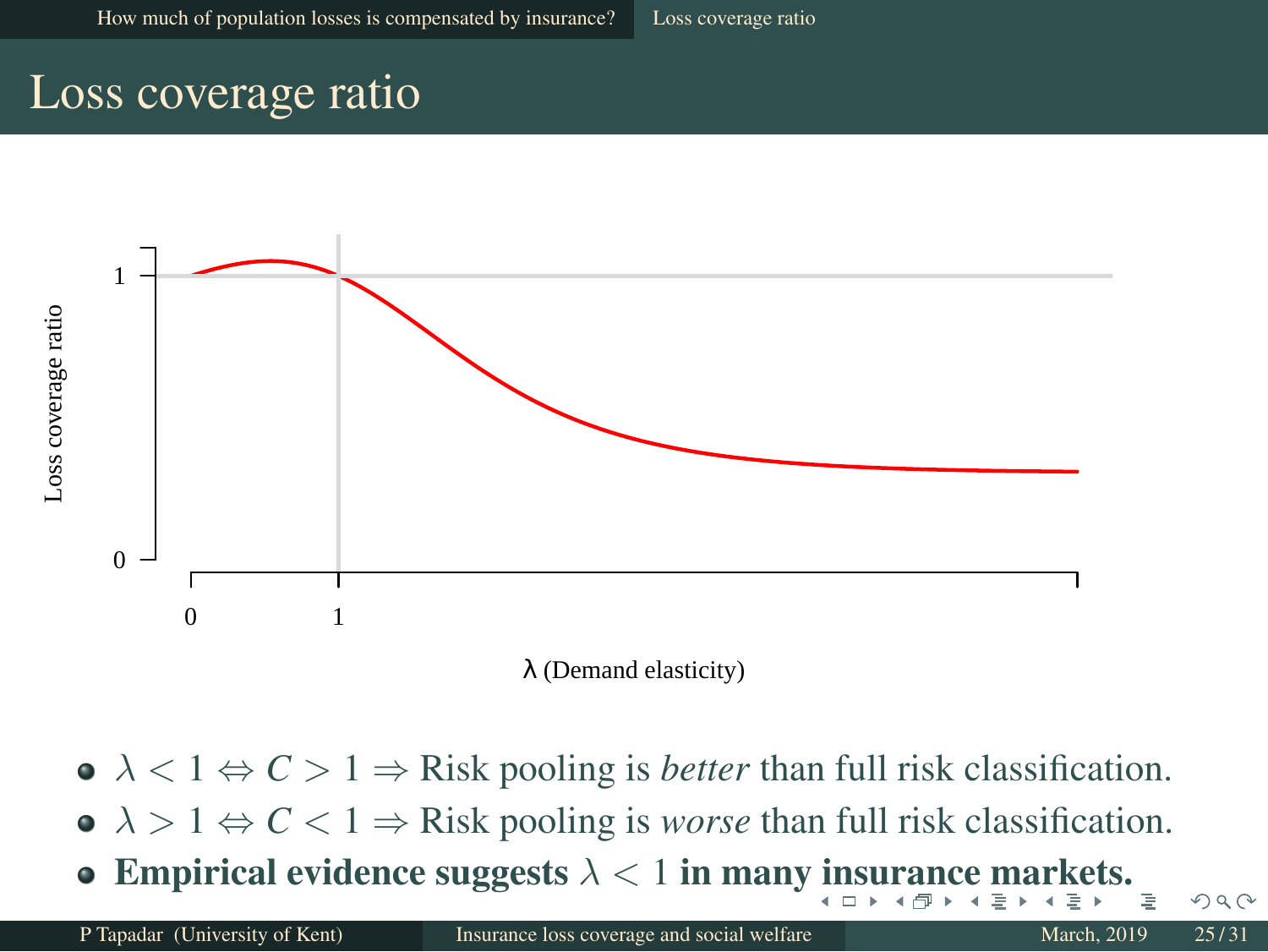### **Contents**

- [Introduction](#page-1-0)  $\triangle$
- [Why do people buy insurance?](#page-4-0)  $\bullet$
- [What drives demand for insurance?](#page-10-0)  $\bullet$
- [How much of population losses is compensated by insurance?](#page-16-0)  $\bullet$
- [Which regime is most beneficial to society?](#page-25-0)
- **[Conclusions](#page-28-0)**

 $\leftarrow$   $\Box$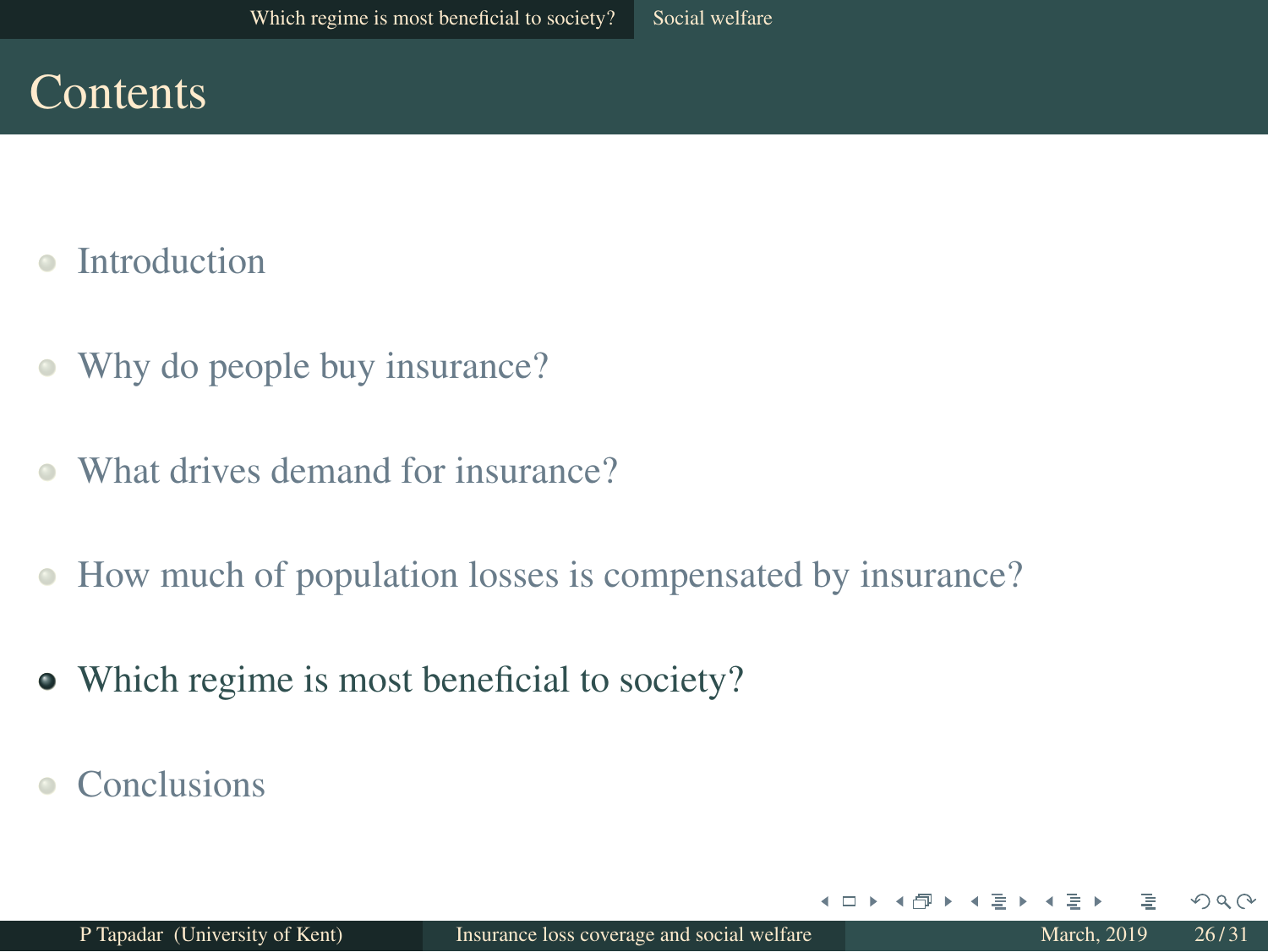### Social welfare

#### Definition (Social welfare)

Social welfare, *S*, is the expected utility for the whole population:

$$
S = E\left[\underline{Q} U_{\Gamma}(W - \Pi L) + (1 - Q) [(1 - X) U_{\Gamma}(W) + X U_{\Gamma}(W - L)]\right].
$$

Insured population

Uninsured population

4 O F

Linking social welfare to loss coverage under iso-elastic demand

$$
S = \frac{1}{\lambda + 1}
$$
 Loss coverage + Constant.

#### Result

- Maximising loss coverage maximises social welfare.
- $\mathbf{o} \ \lambda < 1 \Rightarrow$  Risk pooling is *better* than full risk classification.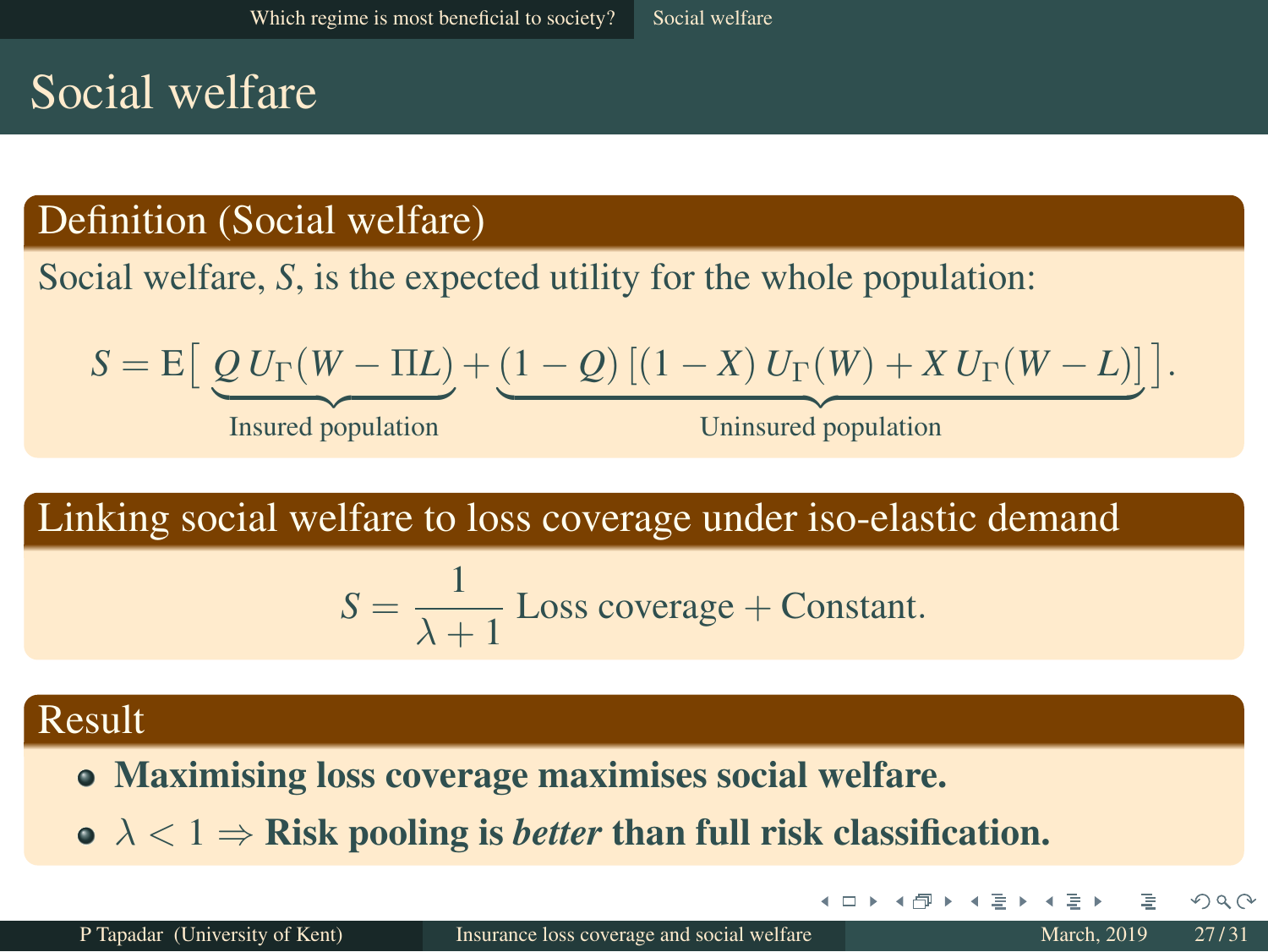### <span id="page-28-0"></span>Motivation: Two risk-groups  $\mu_L = 0.01$  and  $\mu_H = 0.04$





Scenario 2: Some adverse selection: Pooled premiums:  $\pi_L = \pi_H = 0.028$ 

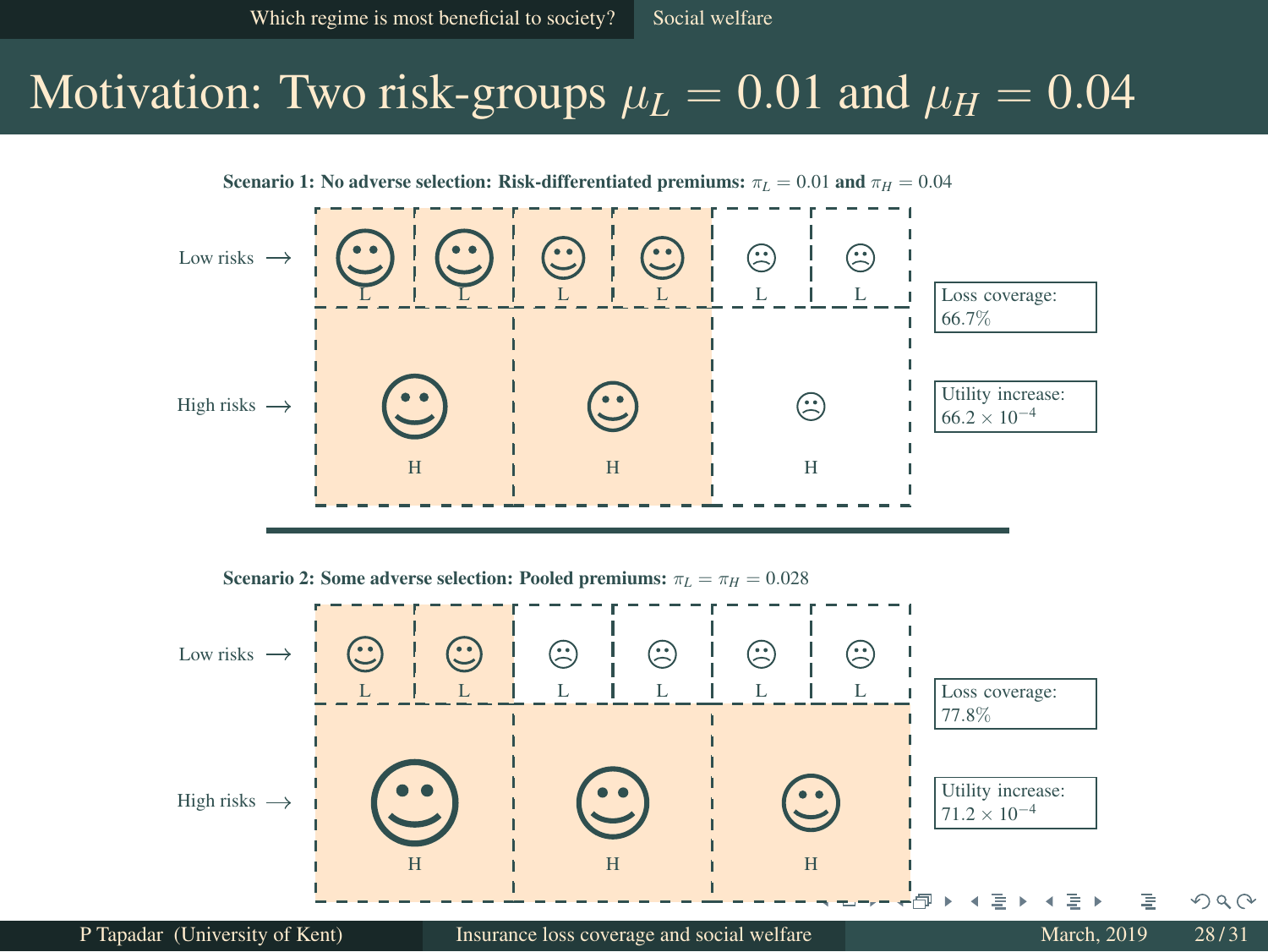### **Contents**

- [Introduction](#page-1-0)  $\triangle$
- [Why do people buy insurance?](#page-4-0)  $\bullet$
- [What drives demand for insurance?](#page-10-0)  $\bullet$
- [How much of population losses is compensated by insurance?](#page-16-0)  $\bullet$
- [Which regime is most beneficial to society?](#page-25-0)  $\bigcirc$
- [Conclusions](#page-28-0)

 $\leftarrow$   $\Box$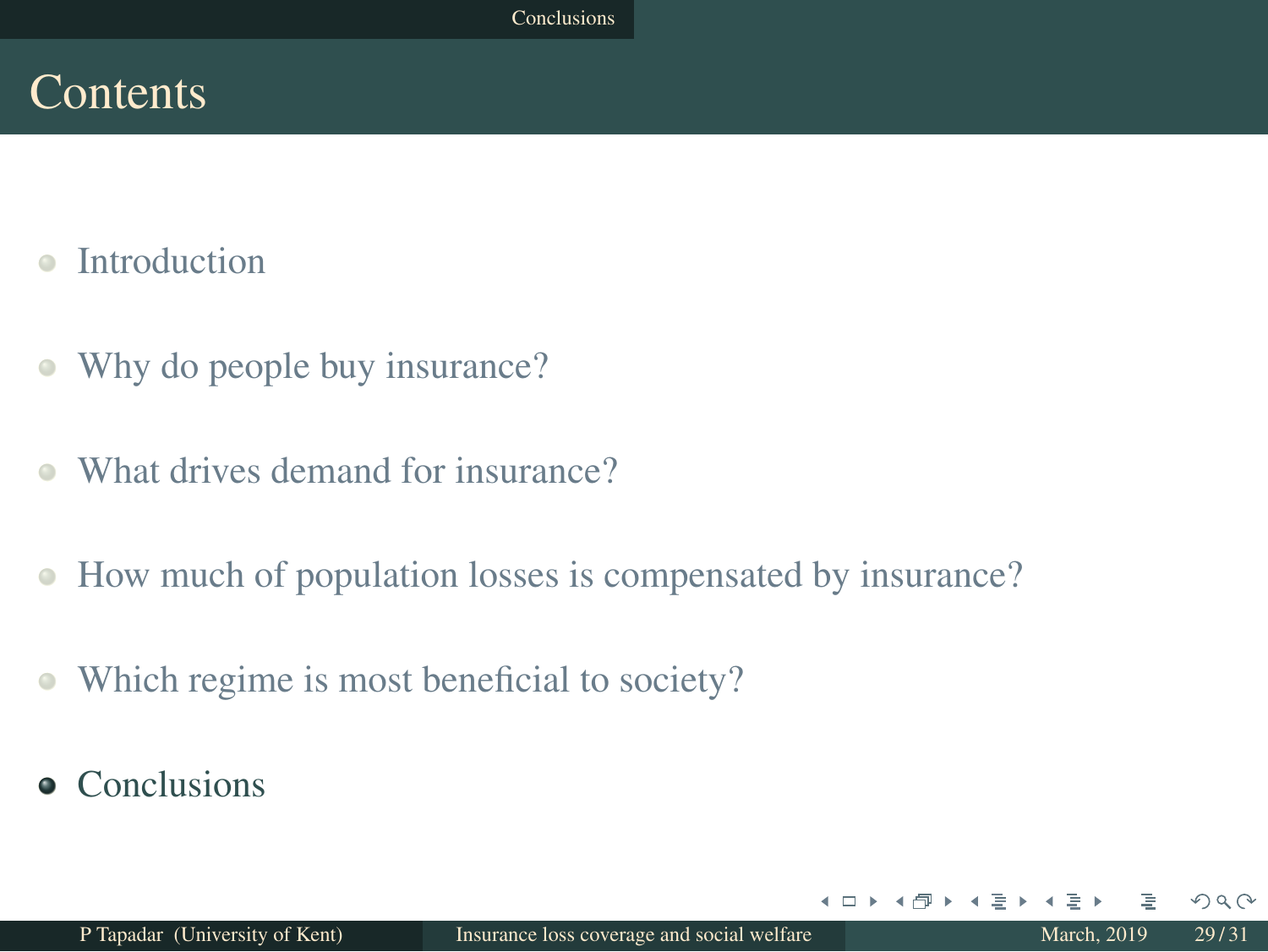### <span id="page-30-0"></span>Conclusions

Adverse selection need not always be adverse.

Restricting risk classification increases loss coverage if  $\lambda < 1$ .

Maximising loss coverage maximises social welfare.

Restricting risk classification increases social welfare if  $\lambda < 1$ .

4 □ ▶